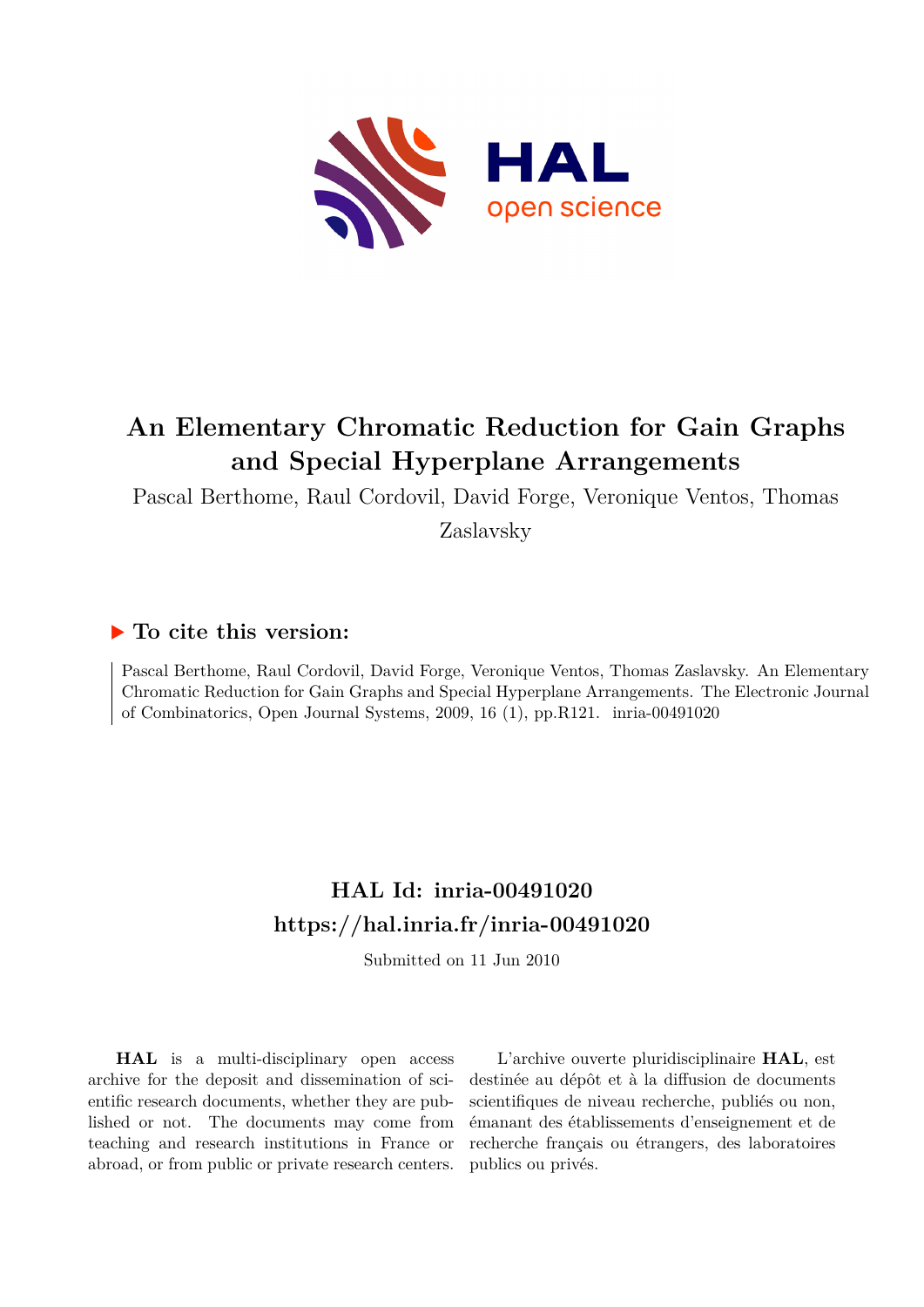# An Elementary Chromatic Reduction for Gain Graphs and Special Hyperplane Arrangements<sup>∗</sup>

Pascal Berthomé<sup>†</sup>

Laboratoire d'Informatique Fondamentale d'Orléans, ENSI de Bourges, Université d'Orléans 88, Bld Lahitolle 18020 Bourges Cedex, France

pascal.berthome@ensi-bourges.fr

David Forge

Laboratoire de Recherche en Informatique, UMR 8623 Bât. 490, Université Paris-Sud 91405 Orsay Cedex, France

forge@lri.fr

Raul Cordovil‡

Departamento de Matematica Instituto Superior Técnico Av. Rovisco Pais 1049-001 Lisboa, Portugal

rcordov@math.ist.utl.pt

Véronique Ventos

INRIA Futurs-Projet GEMO, Parc Club Orsay Université 4, rue Jacques Monod – Bât. G 91405 Orsay Cedex, France

ventos@lri.fr

Thomas Zaslavsky§

Department of Mathematical Sciences Binghamton University (SUNY) Binghamton, NY 13902-6000, U.S.A.

zaslav@math.binghamton.edu

Submitted: Oct 2, 2007; Accepted: Sep 17, 2009; Published: Sep 25, 2009 Mathematics Subject Classifications (2010): *Primary* 05C22; *Secondary* 05C15, 52C35.

<sup>∗</sup>Key words: Gain graph, integral gain graph, deletion-contraction, loop nullity, weak chromatic function, invariance under simplification, total chromatic polynomial, integral chromatic function, modular chromatic function, affinographic hyperplane, Catalan arrangement, Linial arrangement, Shi arrangement.

<sup>&</sup>lt;sup>†</sup>Work performed while at the Laboratoire de Recherche en Informatique, Université Paris-Sud.

<sup>‡</sup>Partially supported by FCT (Portugal) through the program POCTI. Much of Cordovil's work was performed while visiting the LRI, Université Paris-Sud.

 $\delta$ Much of Zaslavsky's work was performed while visiting the LRI, Université Paris-Sud.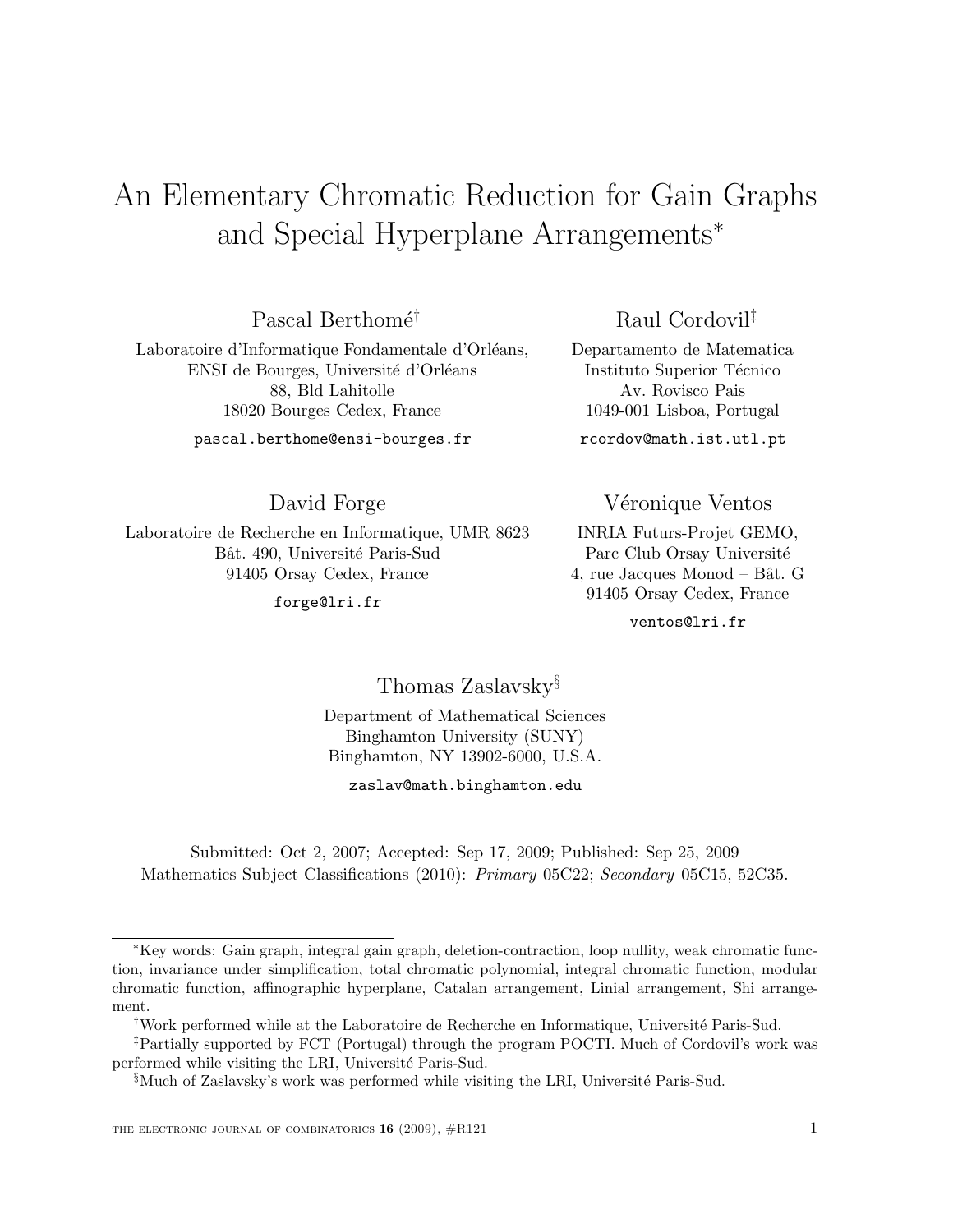#### Abstract

A gain graph is a graph whose edges are labelled invertibly by gains from a group. Switching is a transformation of gain graphs that generalizes conjugation in a group. A weak chromatic function of gain graphs with gains in a fixed group satisfies three laws: deletion-contraction for links with neutral gain, invariance under switching, and nullity on graphs with a neutral loop. The laws are analogous to those of the chromatic polynomial of an ordinary graph, though they are different from those usually assumed of gain graphs or matroids. The three laws lead to the weak chromatic group of gain graphs, which is the universal domain for weak chromatic functions. We find expressions, valid in that group, for a gain graph in terms of minors without neutral-gain edges, or with added complete neutral-gain subgraphs, that generalize the expression of an ordinary chromatic polynomial in terms of monomials or falling factorials. These expressions imply relations for all switching-invariant functions of gain graphs, such as chromatic polynomials, that satisfy the deletion-contraction identity for neutral links and are zero on graphs with neutral loops. Examples are the total chromatic polynomial of any gain graph, including its specialization the zero-free chromatic polynomial, and the integral and modular chromatic functions of an integral gain graph.

We apply our relations to some special integral gain graphs including those that correspond to the Shi, Linial, and Catalan arrangements, thereby obtaining new evaluations of and new ways to calculate the zero-free chromatic polynomial and the integral and modular chromatic functions of these gain graphs, hence the characteristic polynomials and hypercubical lattice-point counting functions of the arrangements. The proof involves gain graphs between the Catalan and Shi graphs whose polynomials are expressed in terms of descending-path vertex partitions of the graph of  $(-1)$ -gain edges.

We also calculate the total chromatic polynomial of any gain graph and especially of the Catalan, Shi, and Linial gain graphs.

### 1 Introduction

To calculate the chromatic polynomial  $\chi_{\Gamma}(q)$  of a simple graph there is a standard method that comes in two forms. One can delete and contract edges, repeatedly applying the identity  $\chi_{\Gamma} = \chi_{\Gamma\setminus e} - \chi_{\Gamma/e}$  and the reduction  $\chi_{\Gamma}(q) = 0$  if  $\Gamma$  has a loop, to reduce the number of edges to zero. One ends up with a weighted sum of chromatic polynomials of edgeless graphs, i.e., of monomials  $q^k$ . Or, one can add missing edges using the opposite identity,  $\chi_{\Gamma} = \chi_{\Gamma \cup e} + \chi_{\Gamma / e}$ , until  $\chi_{\Gamma}$  becomes a sum of polynomials of complete graphs, i.e., of falling factorials  $(q)_k$ . We extend these approaches to gain graphs, where the edges are orientably labelled by elements of a group. The resulting formulas are slightly more complex than those for simple graphs, but they can be used to compute examples; we show this with gain graphs related to the Shi, Linial, and Catalan hyperplane arrangements.

In a *gain graph*, having edges labelled orientably means that reversing the direction of an edge inverts the label (the *gain* of the edge). Gain graphs, like ordinary graphs,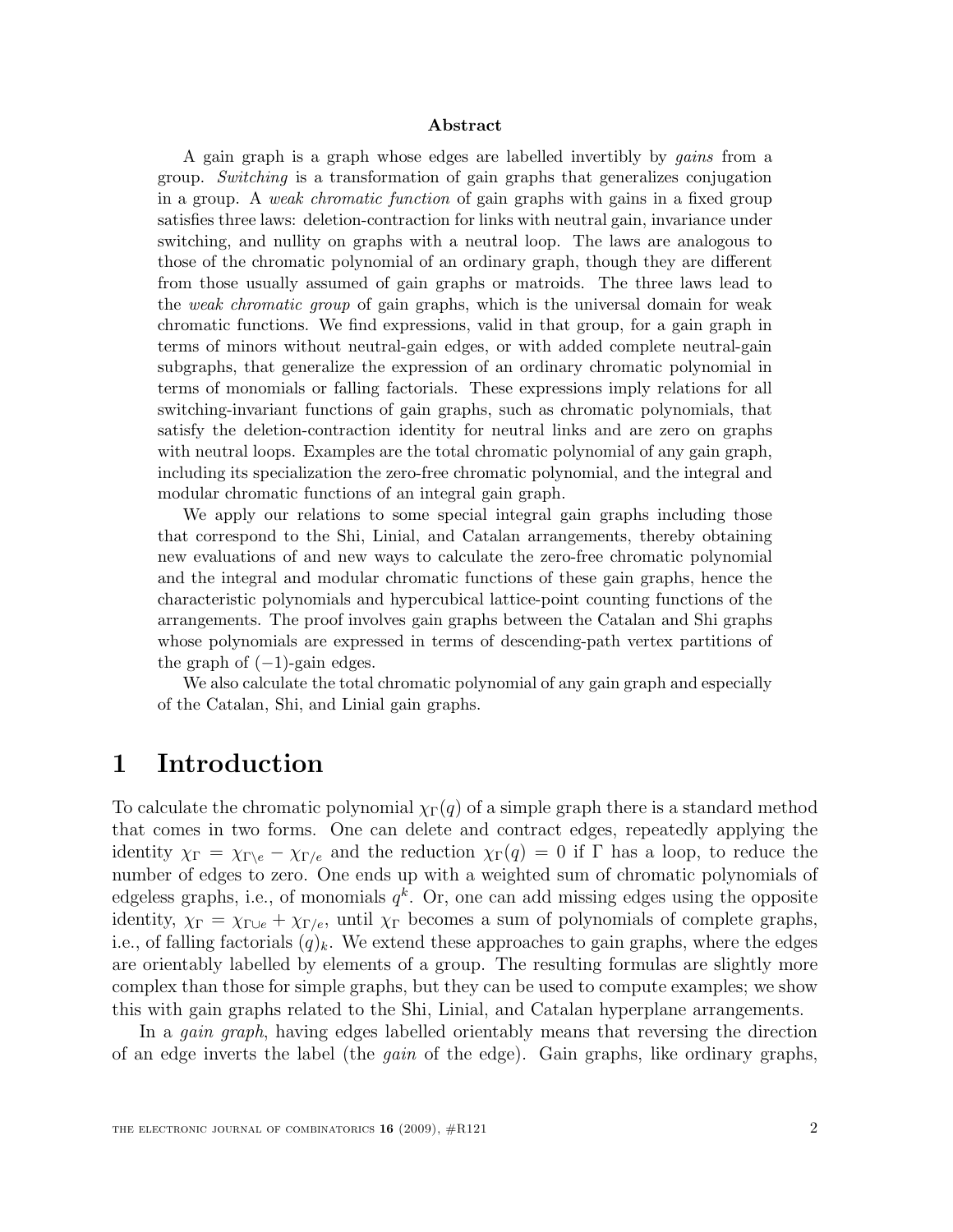have chromatic polynomials, which for various choices of gain group give the characteristic polynomials of interesting arrangements of hyperplanes. In particular, when the gain group is  $\mathbb{Z}$ , the additive group of integers, the edges correspond to *integral affinographic* hyperplanes, that is, hyperplanes of the form  $x_i = x_i + m$  for integers m. Arrangements (finite sets) of hyperplanes of this type, which include the Shi arrangement, the Linial arrangement, and the Catalan arrangement, have gained much interest in recent years. The fact that the chromatic polynomials of gain graphs satisfy the classic deletion-contraction reduction formula has important consequences, e.g., a closed-form formula, and also a method of computation that can significantly simplify computing the polynomials of the Shi, Linial, and Catalan arrangements.

The deletion-contraction relation for functions can be viewed abstractly at the level of a Tutte group, which means that we take the free abelian group  $\mathbb{Z}(\mathfrak{G})$  generated by all gain graphs with fixed gain group  $\mathfrak{G}$ , and from deletion-contraction we infer algebraic relations satisfied in a quotient of  $\mathbb{Z}(\mathfrak{G})$ . This gives a group we call the *neutral chromatic* group of gain graphs; it is a special type of Tutte group. In particular, the relations reduce the number of generators. These relations on graphs then, by functional duality, automatically generate the original deletion-contraction relations on chromatic polynomials and other functions of a similar type that we call weak chromatic functions or, if they are invariant under switching (defined in the next section), simplification, and isomorphism, weak chromatic invariants.

Our investigation in [3] of the number of integer lattice points in a hypercube that avoid all the hyperplanes of an affinographic hyperplane arrangement led us to functions of integral gain graphs, the integral and modular chromatic functions, that count proper colorations of the gain graph from the color set  $\{1, \ldots, q\}$ , treated as either integers or modulo  $q$ . Like the chromatic polynomial, they satisfy a deletion-contraction identity, but (in the case of the integral chromatic function) only for links with neutral gain. That fact is part of what suggested our approach, and evaluating these chromatic functions for the Catalan, Shi, and Linial arrangements is part of our main results.

A brief outline: The first half of the paper develops the general theory of functions on gain graphs that satisfy deletion-contraction for neutral links and are zero on gain graphs with neutral loops, in terms of the neutral chromatic group. It also develops, first of all, the corresponding theory for ordinary graphs, since that is one way we prove the gain-graphic reduction formulas. The second half applies the theory to the computation of chromatic functions of the Catalan, Shi, and Linial gain graphs and a family of graphs intermediate between the Catalan and Shi graphs. The latter can be computed in terms of partitions into descending paths of the vertex set of a graph. This half also shows how to compute the total chromatic polynomial in terms of the zero-free chromatic polynomial; this in particular gives the chromatic polynomials of the Catalan, Shi, and Linial (and intermediate) graphs, although since the results are not as interesting as the method we do not state them.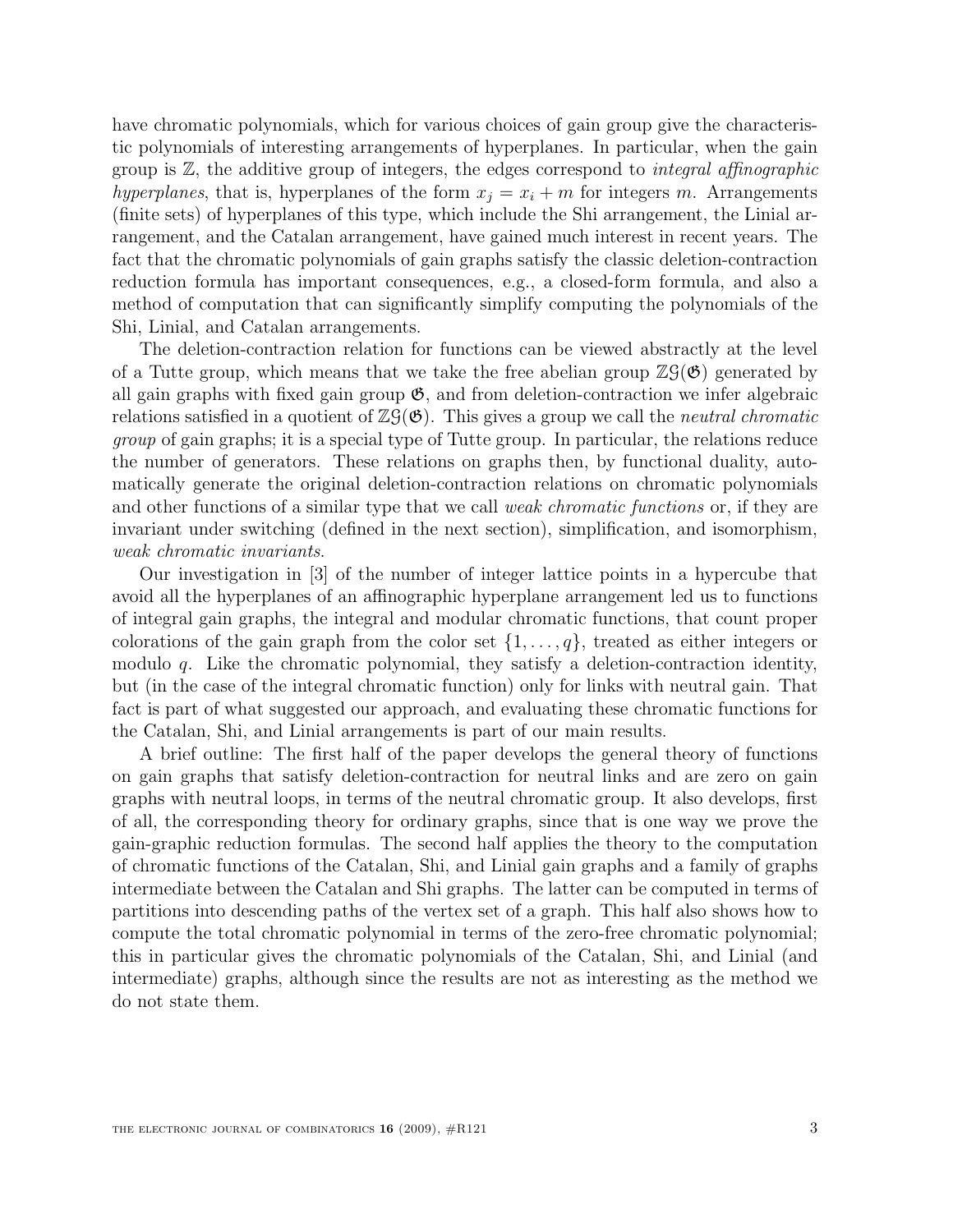#### 2 Basic definitions

For a nonnegative integer k, [k] denotes the set  $\{1, 2, \ldots, k\}$ , the empty set if  $k = 0$ . The set of all partitions of [n] is  $\Pi_n$ . The falling factorial is  $(x)_m = x(x-1)\cdots(x-m+1)$ .

Suppose  $\mathcal{P}(E)$  is the power set of a finite set  $E, S \mapsto \overline{S}$  is a closure operator on E,  $\mathcal F$  is the class of closed sets, and  $\mu$  is the Möbius function of  $\mathcal F$ . If the empty set is not closed, then  $\mu(\emptyset, A)$  is defined to be 0 for all  $A \in \mathcal{F}$ . It is known that:

**Lemma 2.1.** For each closed set  $A$ ,  $\mu(\emptyset, A) = \sum_{S} (-1)^{|S|}$ , summed over edge sets  $S$ whose closure is A.

*Proof.* If  $\emptyset$  is closed, this is [1, Prop. 4.29]. Otherwise,  $\sum_{\bar{S}=A}(-1)^{|S|} = \sum_{S \subseteq \bar{\emptyset}}(-1)^{|S|}x =$  $0x = 0$ , where x is a sum over some subsets of  $E\backslash\overline{\mathcal{O}}$ . П

Our usual name for a graph is  $\Gamma = (V, E)$ . Its vertex set is  $V = \{v_1, v_2, \ldots, v_n\}$ . All our graphs are finite. Edges in a graph are of two kinds: a link has two distinct endpoints; a loop has two coinciding endpoints. Multiple edges are permitted. Edges that have the same endpoints are called *parallel*. The *simplification* of a graph is obtained by removing all but one of each set of parallel edges, including parallel loops. (This differs from the usual definition, in which loops are deleted also.) The complement of a graph  $\Gamma$  is written  $\Gamma^c$ ; this is the simple graph whose adjacencies are complementary to those of  $\Gamma$ . The complete graph with W as its vertex set is  $K_W$ . For a partition  $\pi$  of V,  $K_{\pi}$  denotes a complete graph whose vertex set is  $\pi$ .

If  $S \subseteq E$ , we denote by  $c(S)$  the number of connected components of the spanning subgraph  $(V, S)$  (which we usually simply call the "components of S") and by  $\pi(S)$  the partition of V into the vertex sets of the various components. The complement of S is  $S^c = E \backslash S$ .

An edge set S in  $\Gamma$  is *closed* if every edge whose endpoints are joined by a path in S is itself in S.  $\mathfrak{F}(\Gamma)$  denotes the lattice of closed sets of  $\Gamma$ .

Contracting Γ by a partition  $\pi$  of V means replacing the vertex set by  $\pi$  and changing the endpoints v, w of an edge e to the blocks  $B_v, B_w \in \pi$  that contain v and w (they may be equal); we write  $\Gamma/\pi$  for the resulting graph.

A vertex set is *stable* if no edge has both endpoints in it. A *stable partition* of  $\Gamma$  is a partition of V into stable sets; let  $\Pi^*(\Gamma)$  be the set of all such partitions. Contracting a graph by a stable partition  $\pi$  means collapsing each block of  $\pi$  to a vertex and then simplifying parallel edges; there will be no loops.

A gain graph  $\Phi = (\Gamma, \varphi)$  consists of an underlying graph  $\Gamma$  and a function  $\varphi : E \to \mathfrak{G}$ (where  $\mathfrak G$  is a group), which is orientable, so that if e denotes an edge oriented in one direction and  $e^{-1}$  the same edge with the opposite orientation, then  $\varphi(e^{-1}) = \varphi(e)^{-1}$ . The group  $\mathfrak G$  is called the *gain group* and  $\varphi$  is called the *gain mapping*. A *neutral edge* is an edge whose gain is the neutral element of the group, that is,  $1_{\mathfrak{G}}$ , or for additive groups 0. The neutral subgraph of  $\Phi$  is the subgraph  $\Gamma_0 := (V, E_0)$  where  $E_0$  is the set of neutral edges.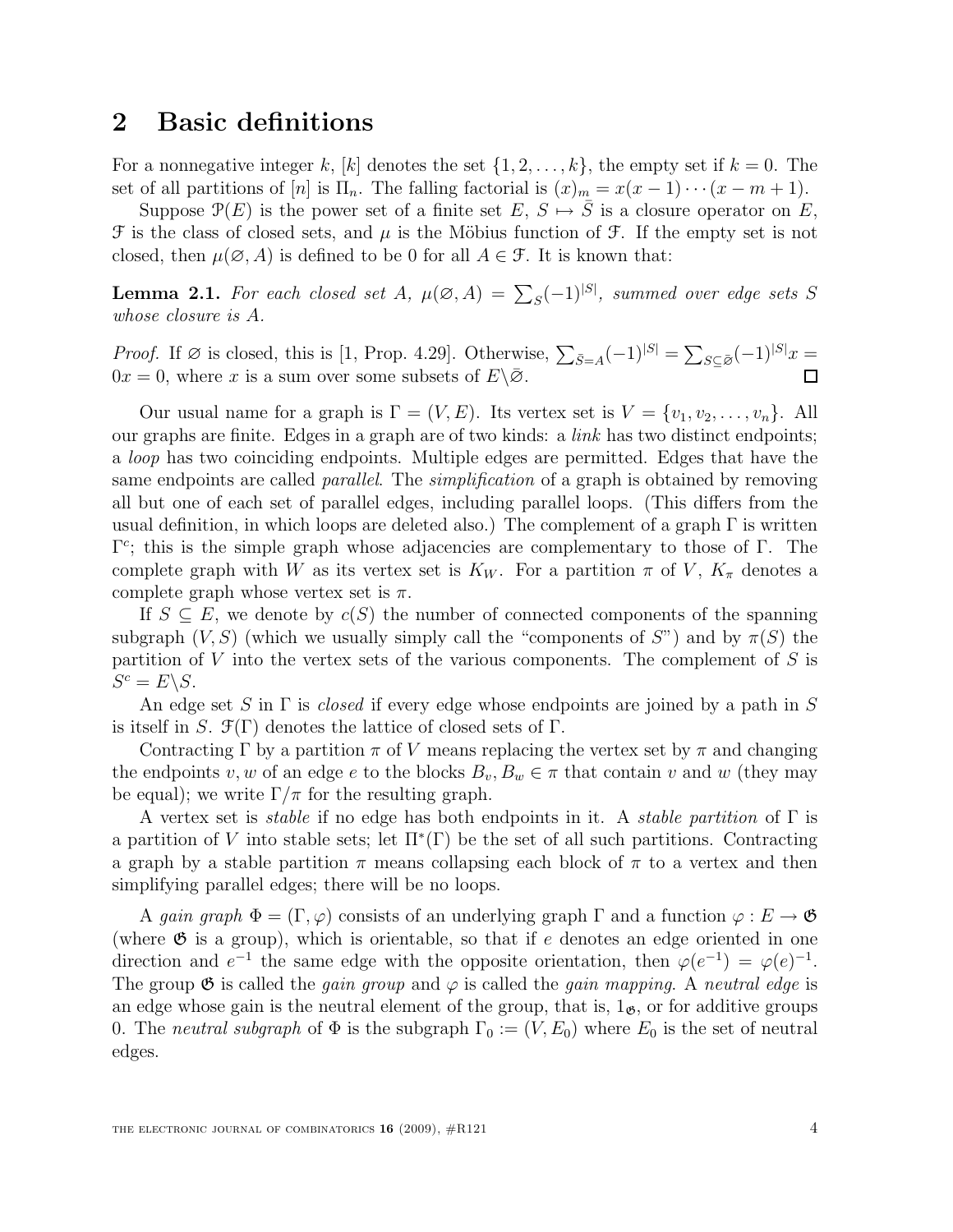We sometimes use the simplified notations  $e_{ij}$  for an edge with endpoints  $v_i$  and  $v_j$ , oriented from  $v_i$  to  $v_j$ , and  $ge_{ij}$  for such an edge with gain g; that is,  $\varphi(ge_{ij}) = g$ . (Thus  $ge_{ij}$  is the same edge as  $g^{-1}e_{ji}.$ 

A second way to describe a gain graph, equivalent to the definition, is as an ordinary graph Γ, having a set of gains for each oriented edge  $e_{ij}$ , in such a way that the gains of  $e_{ji}$  are the inverses of those of  $e_{ij}$ . For instance,  $K_n$  with additive gains 1, -1 on every edge is a gain graph that has edges  $1e_{ij}$ , and  $-1e_{ij}$  for every  $i \neq j$ . Since this is a gain graph,  $1e_{ij}$  and  $-1e_{ji}$  are the same edge.

Two gain graphs are *isomorphic* if there is a graph isomorphism between them that preserves gains.

The *simplification* of a gain graph is obtained by removing all but one of each set of parallel edges, including parallel loops, that have the same gain. (Unlike the usual definition, we do not mean to remove all loops.)

A circle is a connected 2-regular subgraph, or its edge set. The gain of  $C = e_1e_2 \cdots e_l$ is  $\varphi(C) := \varphi(e_1)\varphi(e_2)\cdots\varphi(e_l)$ ; this is not entirely well defined, but it is well defined whether the gain is or is not the neutral element of  $\mathfrak{G}$ . An edge set or subgraph is called balanced if every circle in it has neutral gain.

Switching  $\Phi$  by a switching function  $\eta: V \to \mathfrak{G}$  means replacing  $\varphi$  by  $\varphi^{\eta}$  defined by

$$
\varphi^{\eta}(e_{ij}) := \eta_i^{-1} \varphi(e_{ij}) \eta_j,
$$

where  $\eta_i := \eta(v_i)$ . We write  $\Phi^{\eta}$  for the switched gain graph  $(\Gamma, \varphi^{\eta})$ . Switching does not change balance of any subgraph.

The operation of deleting an edge or a set of edges is obvious, and so is contraction of a neutral edge set S: we identify each block  $W \in \pi(S)$  to a single vertex and delete S while retaining the gains of the remaining edges. (This is just as with ordinary graphs.) The contraction is written  $\Phi/S$ . A *neutral-edge minor* of  $\Phi$  is any graph obtained by deleting and contracting neutral edges; in particular,  $\Phi$  is a neutral-edge minor of itself.

Contraction of a general balanced edge set is not so obvious. Let S be such a set. There is a switching function  $\eta$  such that  $\varphi^{\eta}|_S = 1_{\mathfrak{G}}$  [11, Section I.5]; and  $\eta$  is determined by one value in each component of  $S$ . If the endpoints of  $e$  are joined by a path  $P$  in S,  $\varphi^{\eta}(e)$  is well defined as the value  $\varphi(P \cup e)$ , the gain of the circle formed by P and e. Now, to contract S we first switch so that S has all neutral gains; then we contract S as a neutral edge set. This contraction is also written  $\Phi/S$ . It is well defined only up to switching because of the arbitrary choice of  $\eta$ . However, when contracting a neutral edge set we always choose  $\eta \equiv 1_{\mathfrak{G}}$ ; then  $\Phi/S$  is completely well defined.

An *edge minor* of  $\Phi$  is a graph obtained by any sequence of deletions and contractions of any edges; thus, for instance,  $\Phi$  is an edge minor of itself.

Contracting  $\Phi$  by a partition  $\pi$  of V means identifying each block of  $\pi$  to a single vertex without changing the gain of any edge. The notation for this contraction is  $\Phi/\pi$ . (A contraction of  $\Phi$  by a partition is not an edge minor.)

If  $W \subseteq V$ , the subgraph induced by W is written  $\Gamma:W$  or  $\Phi:W$ . For  $S \subseteq E$ ,  $S:W$ means the subset of  $S$  induced by  $W$ .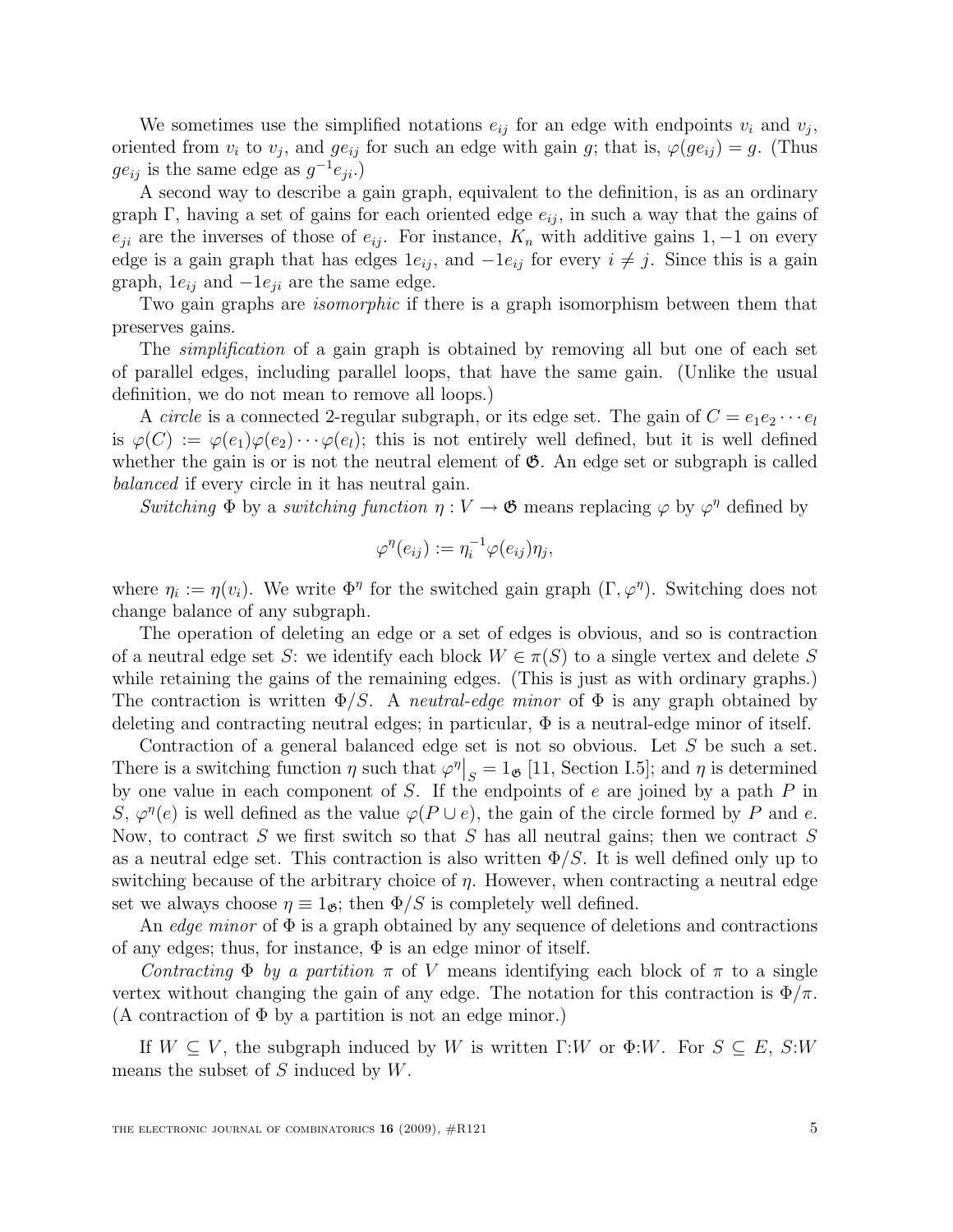### 3 Chromatic relations on graphs

We begin with weak chromatic functions of ordinary graphs. This introduces the ideas in the relatively simple context of graphs; we also use the graph case in proofs. The models are the chromatic polynomial,  $\chi_{\Gamma}(q)$ , and its normalized derivative the beta invariant  $\beta(\Gamma) := (-1)^n (d/dq) \chi_{\Gamma}(1)$ . Regarded as a function F of graphs, a weak chromatic function has three fundamental properties: the *deletion-contraction* law,

$$
F(\Gamma) = F(\Gamma \backslash e) - F(\Gamma / e)
$$
 for every link *e*;

loop nullity,

 $F(\Gamma) = 0$  if  $\Gamma$  has a loop;

and invariance under simplification,

 $F(\Gamma') = F(\Gamma)$  if  $\Gamma'$ if Γ' is obtained from Γ by simplification.

Two usually important properties of which we have no need are isomorphism invariance (with the obvious definition) and multiplicativity (the value of  $F$  equals the product of its values on components; the chromatic polynomial is multiplicative but the beta invariant is not).

Let  $\mathcal G$  be the class of all graphs. A function F from  $\mathcal G$  to an abelian group is a weak chromatic function if it satisfies deletion-contraction, invariance under simplification, and loop nullity. (Chromatic functions are a special type of Tutte function, as defined in [12]. The lack of multiplicativity is why our functions are "weak"; cf. [12].) One can take a function F with smaller domain, in particular, the set  $\mathcal{M}(\Gamma_0)$  of all *edge minors* of a fixed graph  $\Gamma_0$  (these are the graphs obtained from  $\Gamma_0$  by deleting and contracting edges), although then Lemma 3.1 is less strong.

The first result shows that loop nullity is what particularly distinguishes chromatic functions from other functions that satisfy the deletion-contraction property, such as the number of spanning trees.

**Lemma 3.1.** Given a function  $F$  from all graphs to an abelian group that satisfies deletion-contraction for all links, loop nullity is equivalent to invariance under simplification.

Let  $\Gamma_0$  be any graph. Given a function F from  $\mathcal{M}(\Gamma_0)$  to an abelian group that satisfies deletion-contraction for all links, loop nullity implies invariance under simplification.

*Proof.* Assume F has loop nullity. Suppose we contract an edge in a digon  $\{e, f\}$ . The other edge becomes a loop. By deletion-contraction and loop nullity,  $F(\Gamma) = F(\Gamma \backslash e)$  $F(\Gamma/e) = F(\Gamma\backslash e) + 0.$ 

Conversely, assume F is invariant under simplification. If  $\Gamma'$  has a loop f, it is the contraction of a graph  $\Gamma$  with a digon  $\{e, f\}$  and the preceding reasoning works in reverse. This reasoning applies if the domain of F contains a graph  $\Gamma$  with the requisite digon; that is certainly true if the domain is G. □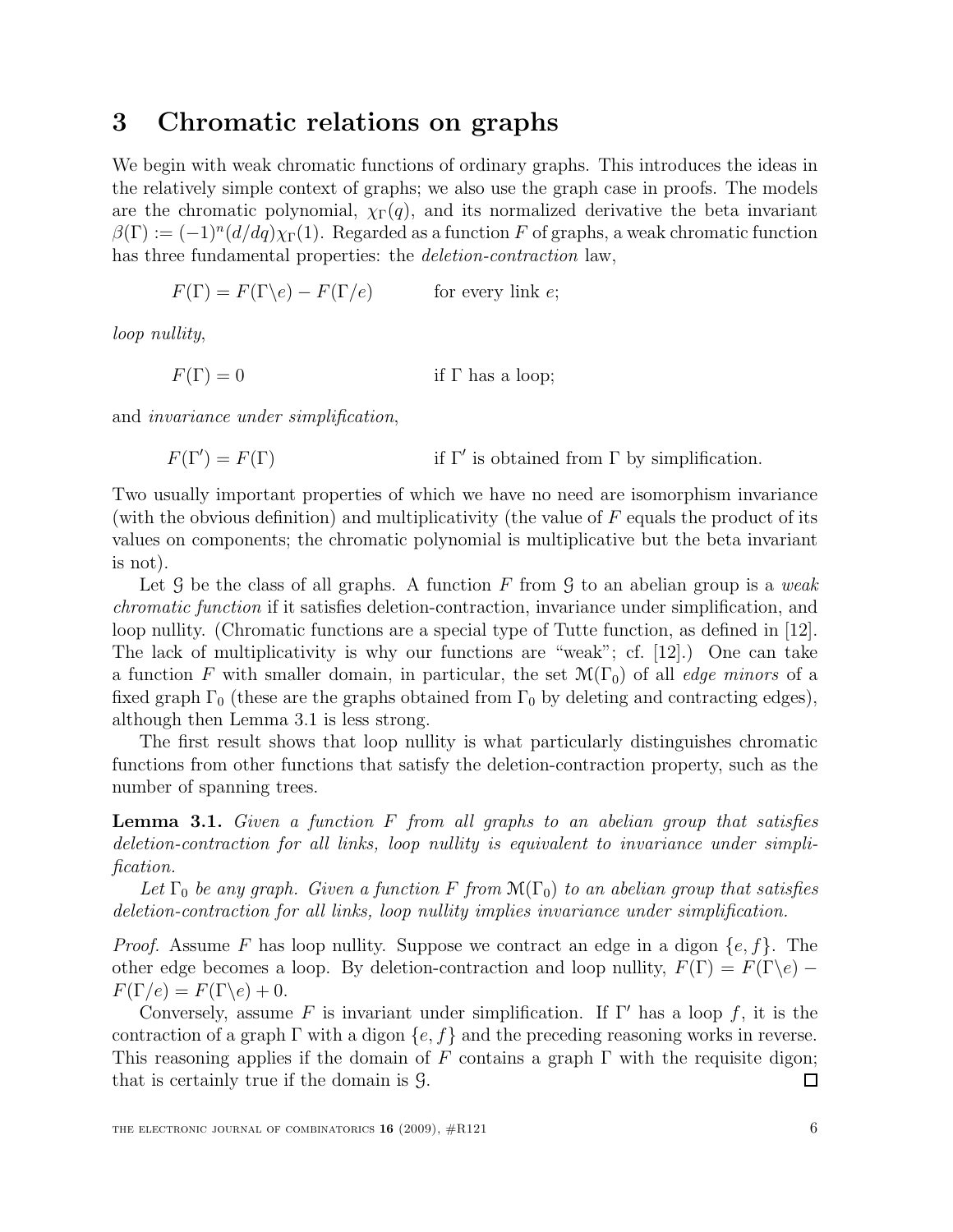In other words, one may omit invariance under simplification from the definition of a weak chromatic function. This is good to know because for some functions it is easier to establish loop nullity than invariance under simplification.

A weak chromatic function can be treated as a function of vertex-labelled graphs. (A *vertex-labelled (simple) graph* has a vertex set and a list of adjacent vertices.) To see this we need only observe that graphs with loops can be ignored, since they have value  $F(\Gamma) = 0$  by definition, and for graphs without loops, the set of vertices and the list of adjacent pairs determines  $F(\Gamma)$ . To prove the latter, consider two simple graphs,  $\Gamma_1$  and  $Γ_2$ , with the same vertex set and adjacencies. Let Γ be their union (on the same vertex set). Both  $\Gamma_1$  and  $\Gamma_2$  are simplifications of  $\Gamma$ , so all three have the same value of F. When we regard  $F$  as defined on vertex-labelled graphs, contraction is *simplified contraction*; that is, parallel edges in a contraction  $\Gamma/e$  are automatically simplified.

Now we introduce the algebraic formalism of weak chromatic functions. The *chromatic group* for graphs,  $C$ , is the free abelian group  $\mathbb{Z}$  generated by all graphs, modulo the relations implied by deletion-contraction, invariance under simplification, and loop nullity. These relations are:

$$
\Gamma = (\Gamma \backslash e) - (\Gamma / e)
$$
 for a link *e*,  
\n
$$
\Gamma' = \Gamma
$$
 if  $\Gamma'$  is obtained from  $\Gamma$  by simplification,  
\n
$$
\Gamma = 0
$$
 if  $\Gamma$  has a loop. (3.1)

The point of these relations is that any homomorphism from the chromatic group to an abelian group will be a weak chromatic function of graphs, and any such function of graphs that has values in an abelian group  $\mathfrak A$  is the restriction to  $\mathfrak G$  of a (unique) homomorphism from  $C$  to  $\mathfrak{A}$ . These facts follow automatically from the definition of the chromatic group. Thus, C is the universal abelian group for weak chromatic functions of graphs.

It follows from the definition (the proof is similar to the preceding one for functions) that two graphs are equal in  $C$  if they simplify to the same vertex-labelled graph; that is, we may treat C as if it were generated by vertex-labelled graphs and contraction as simplified contraction.

We may replace G by  $\mathcal{M}(\Gamma); \mathbf{C}(\Gamma)$  denotes the corresponding chromatic group, i.e.,  $\mathbb{Z}M(\Gamma)$  modulo the relations (3.1). Then  $\mathbf{C}(\Gamma)$  is the universal abelian group for weak chromatic functions defined on the edge minors of Γ.

Now we present the main result about graphs. Let  $\mathfrak{F}(\Gamma_0)$  be the lattice of closed edge sets of the ordinary graph  $\Gamma_0$ , and write  $\mu$  for its Möbius function. If the empty set is not closed (that is, if there are loops in  $\Gamma_0$ ), then  $\mu(\emptyset, S)$  is defined to be identically 0.

**Lemma 3.2.** In the chromatic group  $\mathbf{C}(\Gamma_0)$  of a graph  $\Gamma_0$ , for any edge minor  $\Gamma$  of  $\Gamma_0$ we have the relations

$$
\Gamma = \sum_{S \in \mathcal{F}(\Gamma)} \mu(\emptyset, S)[(\Gamma/S) \backslash S^c] = \sum_{S \subseteq E} (-1)^{|S|} [(\Gamma/S) \backslash S^c]
$$

and

$$
\Gamma = \sum_{\pi \in \Pi^*(\Gamma)} K_{\pi}.
$$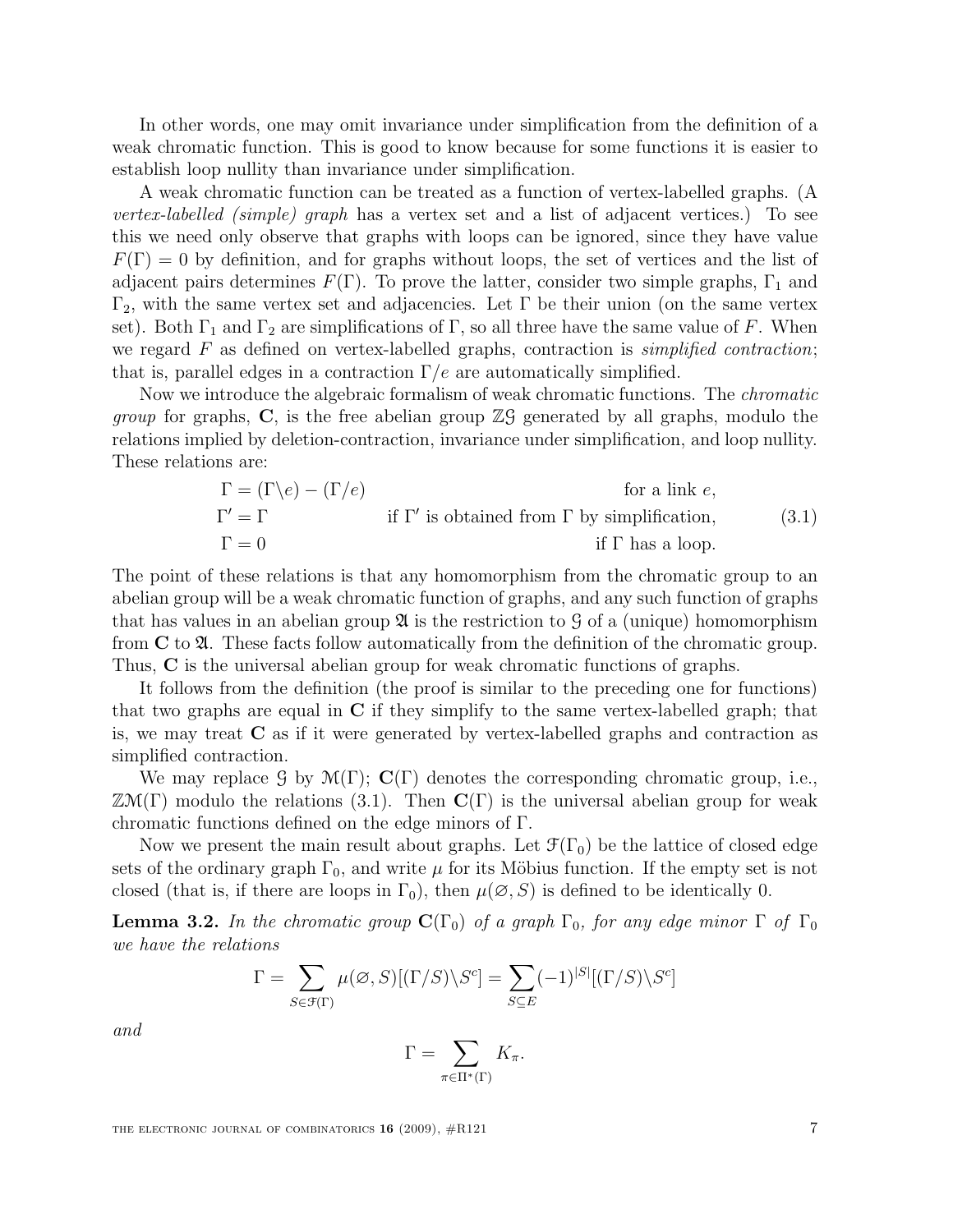*Proof.* The two sums in the first identity are equal by Lemma 2.1 and because  $(\Gamma/S)\E$  =  $(\Gamma/R)\backslash E$ .

We prove the first identity for graphs  $\Gamma$  without loops by induction on the number of edges in  $\Gamma$ . Let  $e$  be a link in  $\Gamma$ .

$$
\Gamma = (\Gamma \backslash e) - (\Gamma / e)
$$
\n
$$
= \sum_{S \subseteq E \backslash e} (-1)^{|S|} [(\Gamma / S) \backslash S^c] - \sum_{A \subseteq E \backslash e} (-1)^{|A|} [([\Gamma / e] / A) \backslash A^c]
$$
\n
$$
= \sum_{e \notin S \subseteq E} (-1)^{|S|} [(\Gamma / S) \backslash S^c] - \sum_{e \in S \subseteq E} (-1)^{|S| - 1} [(\Gamma / S) \backslash S^c]
$$
\n
$$
= \sum_{S \subseteq E} (-1)^{|S|} [(\Gamma / S) \backslash S^c],
$$

where in the middle step we replaced  $A \subseteq E \backslash e$  by  $S = A \cup e$ .

If  $\Gamma$  has loops, let e be a loop. Then  $\Gamma = 0$ ; at the same time

$$
\sum_{S \subseteq E} (-1)^{|S|} [(\Gamma/S) \backslash S^c] = \sum_{e \in S \subseteq E} (-1)^{|S|} [(\Gamma/S) \backslash S^c] + \sum_{e \notin S \subseteq E} (-1)^{|S|} [(\Gamma/S) \backslash S^c]
$$
  
= 
$$
\sum_{e \notin S \subseteq E} [(-1)^{|S|+1} [(\Gamma/S/e) \backslash (S \backslash e)^c] + (-1)^{|S|} [(\Gamma/S) \backslash S^c] ,
$$

which equals 0 because for a loop,  $\Gamma/S/e = \Gamma/S \e$ .

We prove the second identity by induction on the number of edges not in Γ. Each stable partition of  $\Gamma \$ e is either a stable partition of  $\Gamma$ , or has a block that contains the endpoints of e. In that case, contracting e gives a stable partition of  $\Gamma/e$ . Thus,

$$
\Gamma \backslash e = \Gamma + (\Gamma / e) = \sum_{\pi \in \Pi^*(\Gamma)} K_{\pi} + \sum_{\pi \in \Pi^*(\Gamma / e)} K_{\pi} = \sum_{\pi \in \Pi^*(\Gamma \backslash e)} K_{\pi}.
$$

Validity of the identities in  $C(\Gamma_0)$  implies they are valid in C, since the former maps homomorphically into the latter by linear extension of the natural embedding  $\mathcal{M}(\Gamma_0) \to \mathcal{G}$ . (We cannot say that this homomorphism of chromatic groups is injective. The relations in C might conceivably imply relations amongst the minors of  $\Gamma_0$  that are not implied by the defining relations of  $\mathbf{C}(\Gamma_0)$ . We leave the question of injectivity open since it is not relevant to our work.)

### 4 Neutral chromatic functions and relations on gain graphs

We are interested in functions on gain graphs, with values in some fixed abelian group, that satisfy close analogs of the chromatic laws for graphs, which in view of Lemma 3.1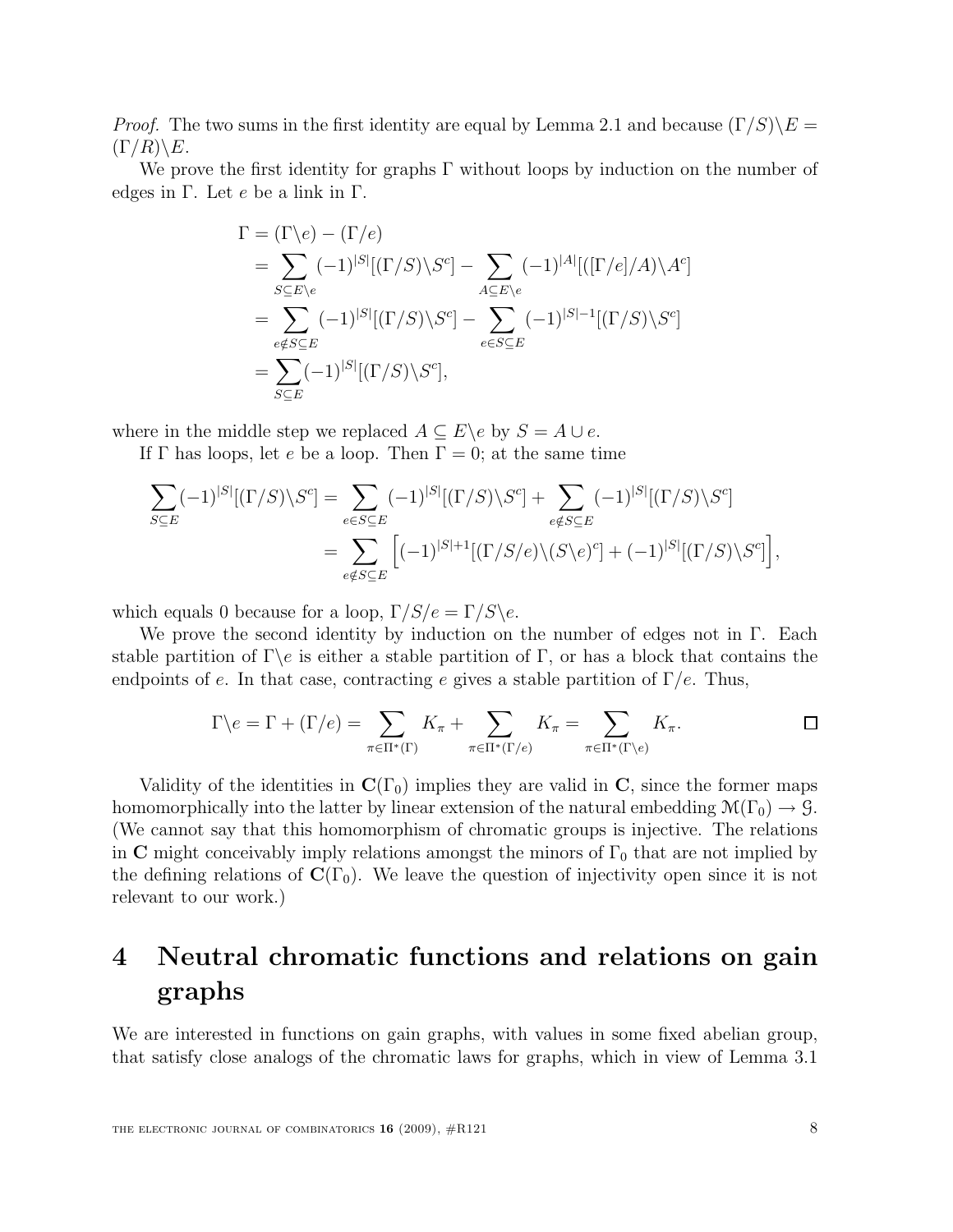are two: deletion-contraction and loop nullity. The neutral deletion-contraction relation is the deletion-contraction identity

$$
F(\Phi) = F(\Phi \backslash e) - F(\Phi / e) \tag{4.1}
$$

for the special case where  $e$  is a neutral link. *Neutral-loop nullity* is the identity

 $F(\Phi) = 0$  if  $\Phi$  has a neutral loop.

Neutral deletion-contraction is a limited version of a property that in the literature is usually required (if at all) of all or nearly all links. We call a function that adheres to these two properties a weak neutral chromatic function of gain graphs; "weak" because it need not be multiplicative, "neutral" because only neutral edges must obey the two laws. (To readers familiar with the half and loose edges of [11]: a loose edge is treated like a neutral loop.)

A function is invariant under neutral-edge simplification if

 $F(\Phi) = F(\Phi')$  when  $\Phi'$  is obtained from  $\Phi$  by removing one edge of a neutral digon.

**Lemma 4.1.** Given a function  $F$  of all gain graphs with a fixed gain group that satisfies deletion-contraction for all neutral links, neutral-loop nullity is equivalent to invariance under neutral-edge simplification.

The proof is like that of Lemma 3.1 so we omit it.

The neutral chromatic group for  $\mathfrak{G}\text{-}\mathrm{gain}$  graphs,  $C_0(\mathfrak{G})$ , is the free abelian group  $\mathbb{Z}\mathfrak{G}(\mathfrak{G})$ generated by the class  $\mathcal{G}(\mathfrak{G})$  of all gain graphs with the gain group  $\mathfrak{G}$ , modulo the relations implied by deletion-contraction of neutral links and neutral-loop nullity. These relations are

$$
\Phi = (\Phi \backslash e) - (\Phi / e) \text{ for a neutral link } e,
$$
  
\n
$$
\Phi = 0 \text{ if } \Phi \text{ has a neutral loop.}
$$
\n(4.2)

As with graphs, the purpose of these relations is that any homomorphism from the neutral chromatic group to an abelian group will be a function of  $\mathfrak{G}$ -gain graphs that satisfies neutral deletion-contraction and neutral-loop nullity, and every function of  $\mathfrak{G}$ -gain graphs that satisfies those two properties, and has values in an abelian group  $\mathfrak{A}$ , is the restriction of a (unique) homomorphism from  $C_0(\mathfrak{G})$  to  $\mathfrak{A}$ . (These facts follow automatically from the definition of the neutral chromatic group.) Thus,  $C_0(\mathfrak{G})$  is the universal abelian group for functions satisfying the two properties.

In the neutral chromatic group we get relations between gain graphs, in effect, by deleting and contracting neutral edges to expand any gain graph in terms of gain graphs with no neutral edge, while by addition and contraction we express it in terms of gain graphs whose neutral subgraph is the spanning complete graph  $1_{\mathcal{B}}K_n$ .

Recall that  $\mathfrak{F}(\Gamma_0)$  is the lattice of closed sets of  $\Gamma_0$  and  $\Pi^*(\Gamma_0)$  is the set of stable partitions. Let  $\mu_0$  be the Möbius function of  $\mathcal{F}(\Gamma_0)$ . Recall also that, for a gain graph  $\Phi$ ,  $Γ_0$  is the neutral subgraph of Φ and  $E_0$  is the edge set of  $Γ_0$ .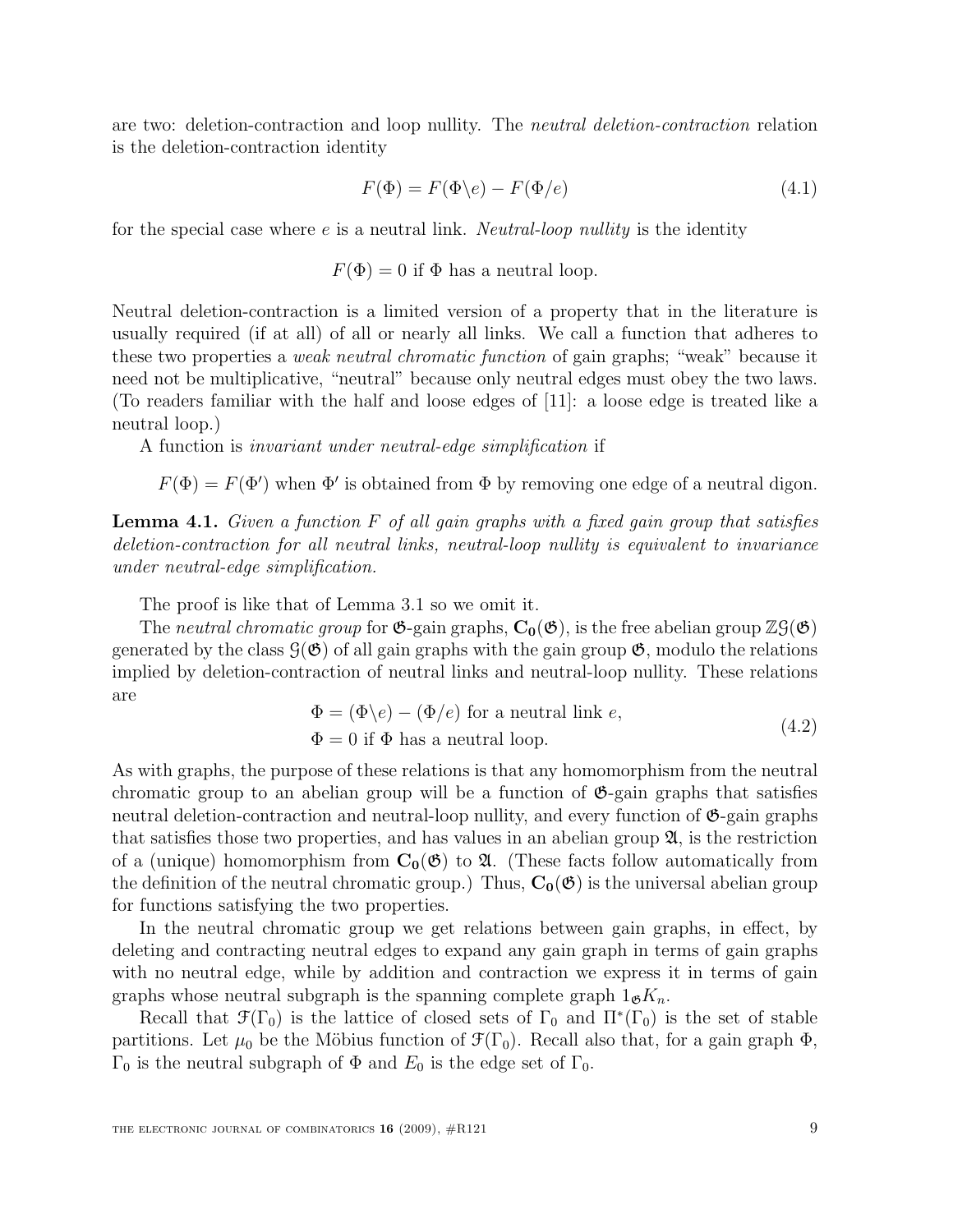**Theorem 4.2.** In the neutral chromatic group  $C_0(\mathfrak{G})$  we have the relation

$$
\Phi = \sum_{S \in \mathcal{F}(\Gamma_0)} \mu_0(0, S) [(\Phi/S) \backslash E_0] = \sum_{S \subseteq E_0} (-1)^{|S|} [(\Phi/S) \backslash E_0].
$$

**Theorem 4.3.** In the neutral chromatic group  $C_0(\mathfrak{G})$  we have the relation

$$
\Phi = \sum_{\pi \in \Pi^*(\Gamma_0)} [(\Phi/\pi) \cup 1_{\mathfrak{G}} K_{\pi}].
$$

One can easily give direct proofs of Theorems 4.2 and 4.3 just like those of the two identities in Lemma 3.2. We omit these proofs in favor of ones that show the theorems are natural consequences of the relations for ordinary graphs; thus we deduce them by applying a homomorphism to the relations in Lemma 3.2.

Homomorphic Proof of Theorem 4.2. All vertices and edges are labelled, i.e., identified by distinct names. The vertices of a contraction are labelled in a particular way: the contraction by an edge set S has vertex set  $\pi(S)$ , the partition of V into the vertex sets of the connected components of  $(V, S)$ , and its edge set is the complement  $S<sup>c</sup>$  of S. If we contract twice, say by (disjoint) subsets  $S$  and  $S'$ , then we label the vertices of the contraction as if  $S \cup S'$  had been contracted in one step.

Now, define a function  $f : \mathcal{M}(\Gamma_0) \to \mathcal{G}(\mathfrak{G})$  by

$$
f(\Gamma_0/S\backslash T):=\Phi/S\backslash T.
$$

Given an edge minor  $\Gamma_0/S\$ T of the neutral subgraph  $\Gamma_0$ , even though we cannot reconstruct S and T separately, we can reconstruct the vertex partition  $\pi(S)$  by looking at the labels of the vertices of the minor, and we can reconstruct  $S \cup T$  by looking at the surviving edges of the minor. It follows that  $f$  is well defined, because its value on a minor of  $\Gamma_0$  does not depend on which edges are contracted and which are deleted, as long as the vertex partition and surviving edge set are the same. (One can write this fact as a formula:  $\Gamma_0/S\backslash T = \Gamma_0/\pi(S)\backslash (S\cup T).$ 

Extend f linearly to a function  $\mathbb{Z}M(\Gamma_0) \to \mathbb{Z}G(\mathfrak{G})$  and define  $\bar{f} : \mathbb{Z}M(\Gamma_0) \to \mathbb{C}_0(\mathfrak{G})$ by composing with the canonical mapping  $\mathbb{Z}(\mathfrak{G}) \to \mathbb{C}_{0}(\mathfrak{G})$ . The kernel of  $\bar{f}$  contains all the expressions  $G - [(G \backslash e) - (G/e)]$  for links e of edge minors  $G \in \mathcal{M}(\Gamma_0)$  and all expressions G for edge minors with loops, because  $\bar{f}$  maps them all to  $0 \in C_0(\mathfrak{G})$  due to (4.2). Therefore,  $\bar{f}$  induces a homomorphism  $F : C(\Gamma_0) \to C_0(\mathfrak{G})$ .

Applying  $F$  to the first formula of Lemma 3.2, we get

$$
F(\Gamma_0) = \sum_{S \in \mathcal{F}(\Gamma_0)} \mu_0(0, S) F((\Phi/S) \backslash E_0).
$$

This is the theorem.

Homomorphic Proof of Theorem 4.3. Apply the same F to the second formula of Lemma 3.2. ◻

 $\Box$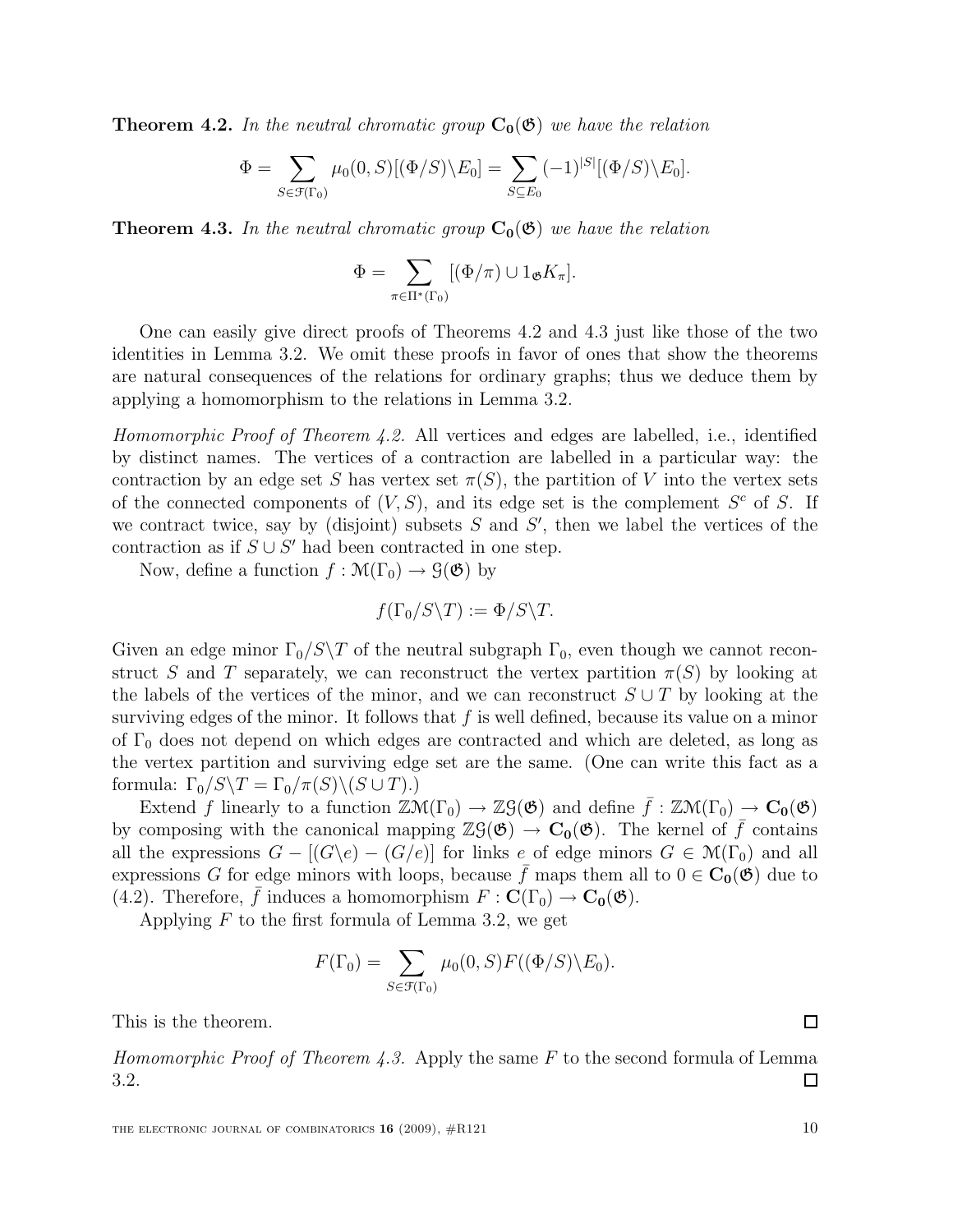If  $\Phi$  is a gain graph, let  $\Phi^0 := \Phi \cup 1_{\mathfrak{G}} K_n$ , i.e.,  $\Phi$  with all possible neutral links added in.

**Corollary 4.4.** In the neutral chromatic group, if  $\Phi$  has no neutral edges, then

$$
\Phi^0 = \sum_{\pi \in \Pi_n} \mu(0, \pi) (\Phi/\pi),
$$

where  $\mu$  is the Möbius function of  $\Pi_n$ , and

$$
\Phi=\sum_{\pi\in\Pi_n}(\Phi/\pi)^0.
$$

Proof. Indeed, the identities follow from Theorems 4.2 and 4.3. In the theorems the graph of neutral edges of  $\Phi^0$  is the complete graph. So the flats are exactly the partitions of  $[n]$ . Contracting  $\Phi$  by  $\pi$  introduces no neutral edges so in Theorem 4.2 it is not necessary to delete them.  $\Box$ 

### 5 Weak chromatic invariants of gain graphs

One can strengthen the definition of a weak chromatic function by requiring it to be invariant under some transformation of the gain graph. Examples:

- Isomorphism invariance: The value of  $F$  is the same for isomorphic gain graphs.
- Switching invariance: The value of  $F$  is not changed by switching.
- Invariance under simplification:  $F$  takes the same value on a gain graph and its simplification.

A weak chromatic invariant of gain graphs is a function that satisfies the deletion-contraction formula (4.1) for all links, neutral-loop nullity, and invariance under isomorphism, switching, and simplification. It is a *chromatic invariant* if it is also multiplicative on connected components, i.e.,

$$
F(\Phi_1 \cup \Phi_2) = F(\Phi_1)F(\Phi_2). \tag{5.1}
$$

**Lemma 5.1.** Let  $F$  be a function on all gain graphs with a fixed gain group that is switching invariant and satisfies deletion-contraction for neutral links. Then neutralloop nullity is equivalent to invariance under simplification and it implies isomorphism invariance.

*Proof.* Suppose  $F$  is switching invariant and satisfies deletion-contraction for all neutral links. Then it satisfies deletion-contraction for all links, because any gain graph  $\Phi$  can be switched to give gain  $1_{\mathfrak{G}}$  to any desired link.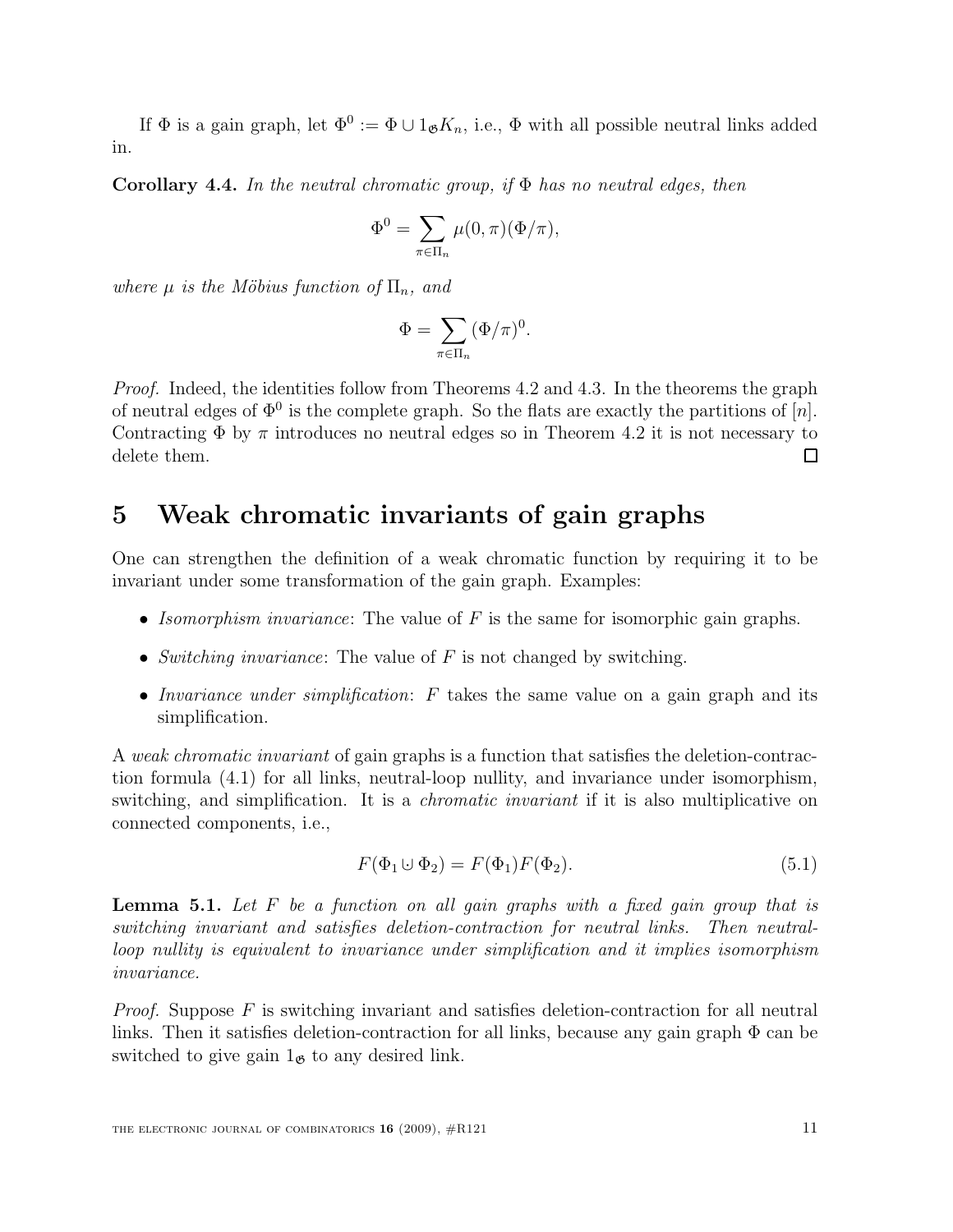Suppose  $F$  also has neutral-loop nullity. When we contract an edge  $e$  in a balanced digon  $\{e, f\}$ , f becomes a neutral loop because of the switching that precedes contraction. By deletion-contraction and neutral-loop nullity,

$$
F(\Phi) = F(\Phi \backslash e) - F(\Phi \backslash e) = F(\Phi \backslash e) + 0.
$$

Conversely, if  $\Phi'$  has a neutral loop f, it is the contraction of a gain graph  $\Phi$  with a neutral digon  $\{e, f\}$  and the same reasoning works in reverse.

Now we deduce isomorphism invariance from invariance under simplification. Suppose we have two isomorphic gain graphs,  $\Phi$  and  $\Phi'$ , with different edge sets. We may assume the edge sets are disjoint and that, under the isomorphism, the vertex bijection is the identity and  $e \leftrightarrow e'$  for edges. Take the union of the two graphs on the same vertex set; the union contains balanced digons  $\{e, e'\}$ . If we remove e from each pair we get  $\Phi'$ , but if we remove  $e'$  we get  $\Phi$ . The value of F is the same either way.

This treatment omits loops. Balanced loops make  $F$  equal to 0. For unbalanced loops we induct on their number. We can treat  $\Phi$  as the contraction  $\Psi/f$  where  $\Psi$  is a gain graph in which  $e, f$  are parallel links and f is neutral, and similarly  $\Phi' = \Psi'/f'$ . Since  $F(\Psi) = F(\Psi')$  and  $F(\Psi \backslash e) = F(\Psi' \backslash e')$  by induction,  $F(\Phi) = F(\Phi')$  by deletioncontraction. □

**Proposition 5.2.** A switching-invariant weak chromatic function of all gain graphs with a fixed gain group is a weak chromatic invariant.

Proof. By switching we can make any link into a neutral link. Apply Lemma 5.1.  $\Box$ 

(We could formulate these properties of functions in terms of new chromatic groups, which are quotients of the weak chromatic group obtained by identifying gain graphs that are equivalent under a suitable equivalence, like simplification, switching, or isomorphism. However, that would contribute nothing to our general theory and it seems an overly complicated way to do the computations in the second half of this paper.)

Example 5.3. Weak chromatic invariants abound, but the most important is surely the total chromatic polynomial. A multi-zero coloration is a mapping  $\kappa : V \to (\mathfrak{G} \times [k]) \cup [z],$ where  $k$  and  $z$  are nonnegative integers. It is *proper* if it satisfies none of the following edge constraints, for any edge  $e_{ii}$ :

$$
\kappa(v_j) = \kappa(v_i) \in [z]
$$

or

$$
\kappa(v_i) = (m, g) \in \mathfrak{G} \times [k] \text{ and } \kappa(v_j) = (m, g\varphi(e_{ij})).
$$

When  $\mathfrak{G}$  is finite, the *total chromatic polynomial* is defined by

$$
\tilde{\chi}_{\Phi}(q, z) = \text{ the number of proper multi-zero colorations}, \tag{5.2}
$$

THE ELECTRONIC JOURNAL OF COMBINATORICS  $16$  (2009),  $\#R121$  12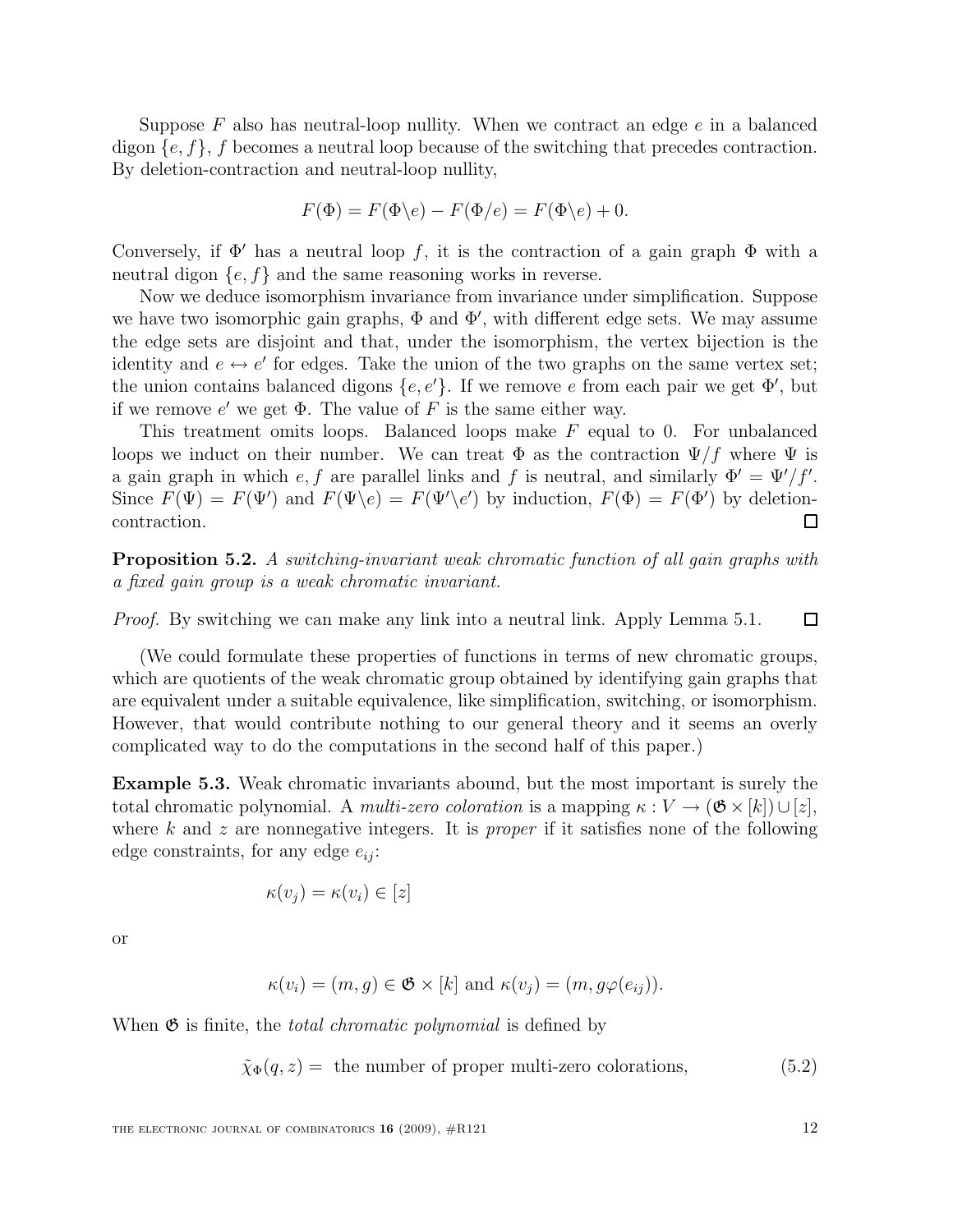where  $q = k|\mathfrak{G}| + z$ . This function combines the *chromatic polynomial*,

$$
\chi_{\Phi}(q) = \tilde{\chi}_{\Phi}(q, 1),\tag{5.3}
$$

and the zero-free chromatic polynomial,

$$
\chi_{\Phi}^*(q) = \tilde{\chi}_{\Phi}(q,0),\tag{5.4}
$$

of [10] and [11, Part III]. All three polynomials generalize the chromatic polynomial, for, regarding an ordinary graph  $\Gamma$  as a gain graph with gains in the trivial group, we see that

$$
\tilde{\chi}_{\Gamma}(q,z) = \chi_{\Gamma}(q)
$$

(which is independent of z), where  $\chi_{\Gamma}(q)$  is the usual chromatic polynomial of  $\Gamma$ .

A second definition of the chromatic polynomials, which is algebraic, applies to all gain graphs, including those with infinite gain group. We define a total chromatic polynomial for any gain graph by the formula

$$
\tilde{\chi}_{\Phi}(q, z) := \sum_{S \subseteq E} (-1)^{|S|} q^{b(S)} z^{c(S) - b(S)}, \qquad (5.5)
$$

where  $b(S)$  is the number of components of  $(V, S)$  that are balanced, and we define the chromatic and zero-free chromatic polynomials by means of (5.3) and (5.4).

Proposition 5.4. The total chromatic polynomial is a weak chromatic invariant of gain graphs. The combinatorial and algebraic definitions, (5.2) and (5.5), agree when both are defined.

Proof. The first task is to show that the two definitions of the total chromatic polynomial agree. The combinatorial total chromatic polynomial is the special case of the state chromatic function  $\chi_{\Phi}(\mathbf{Q})$  of [14, Section 2.2] in which the spin set  $\mathbf{Q} = (\mathfrak{G} \times [k]) \cup [z]$ . That is,  $\tilde{\chi}_{\Phi}(k|\mathfrak{G}|+z, z) = \chi_{\Phi}(\mathbf{Q})$ . This is obvious from comparing the definitions. Indeed,  $\tilde{\chi}_{\Phi}(q, z)$  as defined in (5.2) is precisely the state chromatic function  $\chi_{\Phi, \mathbf{Q}_1, \mathbf{Q}_2}(k_1, k_2)$  of the example in [14, Section 4.3] with the substitutions  $q = k_1|\mathfrak{G}| + k_2$  and  $z = k_2$ .

Consequently, the combinatorial total chromatic polynomial has all the properties of a state chromatic function. The chief of these properties is that it agrees with the algebraic polynomial of (5.5). This fact is [14, Equation (4.3)] combined with Lemma 2.1 and the observation that the fundamental closure of S has the same numbers of components and of balanced components as does S [14, p. 144].

The second task is to prove that the algebraic total chromatic polynomial is a chromatic invariant. Isomorphism invariance is obvious from the defining equation (5.5). Switching invariance follows from the fact that  $b(S)$  and  $c(S)$  are unchanged by switching. Multiplicativity, Equation (5.1), is easy to prove by the standard method of splitting the sum over S into a double sum over  $S \cap E(\Phi_1)$  and  $S \cap E(\Phi_2)$ . Reasoning like that in the proof of Lemma 3.2 proves neutral-loop nullity. By Proposition 5.2, if  $\tilde{\chi}_{\Phi}$  satisfies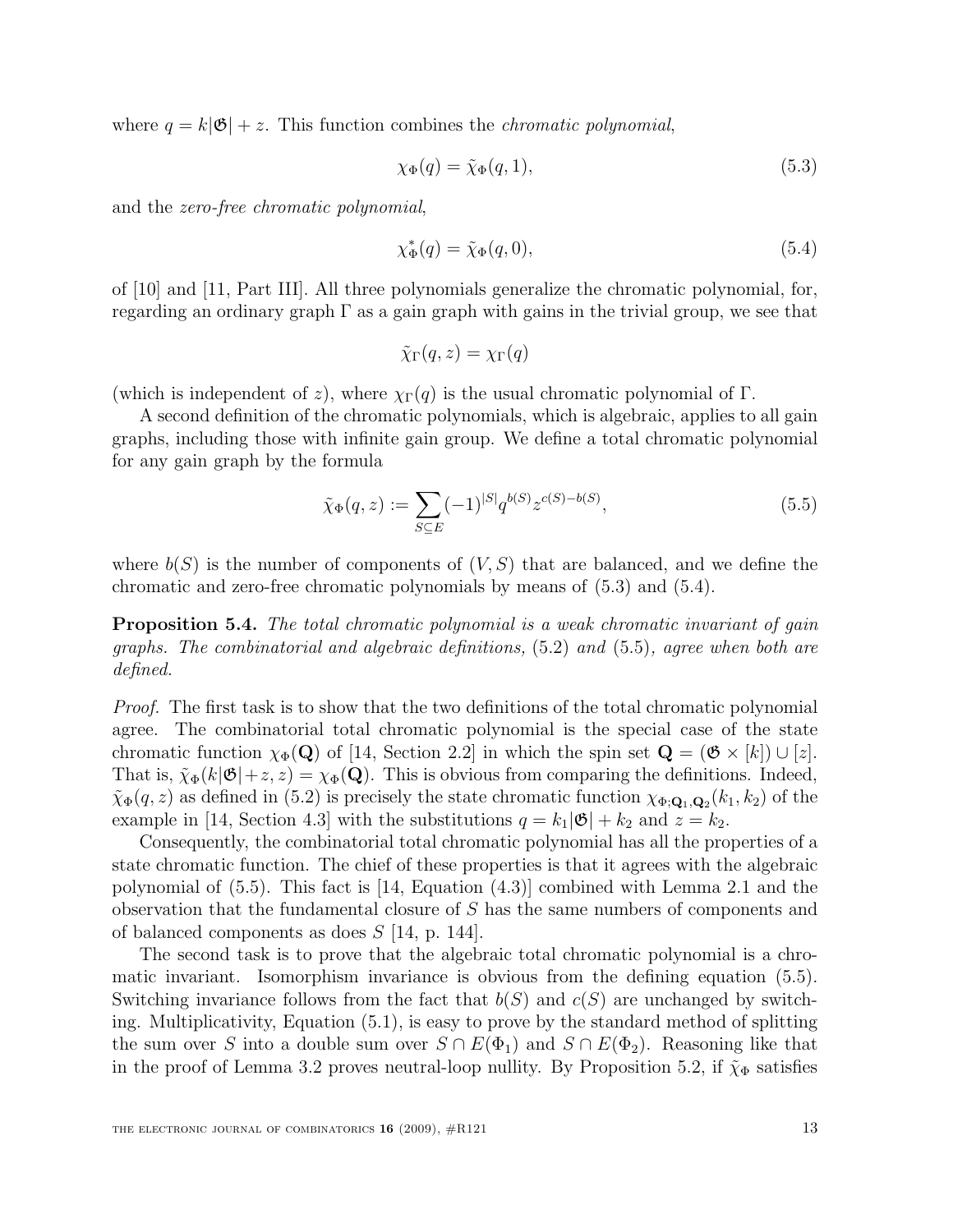deletion-contraction, (4.1), for every link then it is invariant under simplification and thus is a chromatic invariant.

Thus, we must prove that  $\tilde{\chi}_{\Phi}$  does satisfy deletion-contraction with respect to a link e. The method is standard—e.g., see the proof of  $[11,$  Theorem III.5.1. We need two formulas about the contraction  $\Phi/e$ . Suppose  $e \in S \subseteq E$ . Clearly,  $c_{\Phi}(S) = c_{\Phi/e}(S \backslash e)$ . [11, Lemma I.4.3] tells us that  $b_{\Phi}(S) = b_{\Phi/e}(S \backslash e)$ . Now we calculate:

$$
\tilde{\chi}_{\Phi}(q, z) - \tilde{\chi}_{\Phi \backslash e}(q, z) = \sum_{\substack{S \subseteq E \\ e \in S}} (-1)^{|S|} q^{b_{\Phi}(S)} z^{c_{\Phi}(S) - b_{\Phi}(S)}
$$
\n
$$
= \sum_{T \subseteq E \backslash e} (-1)^{|T| + 1} q^{b_{\Phi/e}(T)} z^{c_{\Phi/e}(T) - b_{\Phi/e}(T)}
$$
\n
$$
= -\tilde{\chi}_{\Phi/e}(q, z),
$$

where again  $T := S \e$ . This proves (4.1).

By Proposition 5.2, therefore,  $\tilde{\chi}_{\Phi}$  is a chromatic invariant of gain graphs.

 $\Box$ 

### 6 Integral gain graphs and integral affinographic hyperplanes

An *integral gain graph* is a gain graph whose gain group is the additive group of integers, Z. The ordering of the gain group Z singles out a particular switching function  $\eta_s$ : it is the one whose minimum value on each block of  $\pi(S)$  is zero. We call this the top switching function. The contraction rule is that one uses the top switching function; thus the contraction can be uniquely defined, unlike the situation in general.

Contraction of a balanced edge set  $S$  in an integral gain graph can be defined quite explicitly.

First, we define  $\eta_S$ . In each component  $(V_i, S_i)$  of S, pick a vertex  $w_i$  and, for  $v \in V_i$ , define  $\eta(v) := \varphi(S_{vw_i})$  for any path  $S_{vw_i}$  from v to  $w_i$  in S. ( $\eta$  is well defined because S is balanced.) Let  $v_i$  be a vertex which minimizes  $\eta(v)$  in  $V_i$ . Define  $\eta_S(v) := \varphi(S_{vv_i}) =$  $\eta(v) - \eta(v_i)$  for  $v \in V_i$ . Then  $\eta_S$  is the top switching function for S, since  $\eta_S(v_i) = 0 \leq \eta_S(v)$ for all  $v \in V_i$ .

Next, we switch. In  $\Phi^{\eta_s}$ , the gain of an edge  $e_{vw}$ , where  $v \in V_i$  and  $w \in V_j$ , is  $\varphi^{\eta_S}(e_{vw}) = -\eta_S(v) + \varphi(e_{vw}) + \eta_S(w) = \varphi(S_{v_iv}) + \varphi(e_{vw}) + \varphi(S_{wv_j}) = \varphi(S_{v_iv}e_{vw}S_{wv_j}).$ That is,  $\varphi^{ns}(e_{vw})$  is the gain of a path from  $v_i$  to  $v_j$  that lies entirely in S except for  $e_{vw}$ if that edge is not in S. (If  $e_{vw}$  is in S, its switched gain is 0, consistent with the fact that then  $v_i = v_j.$ )

Finally, we contract S. We can think of this as collapsing all of  $V_i$  into the single vertex  $v_i$  and deleting the edges of S, while not changing the gain of any edge outside S from its switched gain  $\varphi^{ns}(e_{vw}) = \varphi(S_{v_i v}e_{vw}S_{w v_j})$ . (If there happens to be an edge  $v_i v_j$ , it will have the same gain in  $\Phi/S$  as it did in  $\Phi$ .)

A kind of invariance that will now become important is: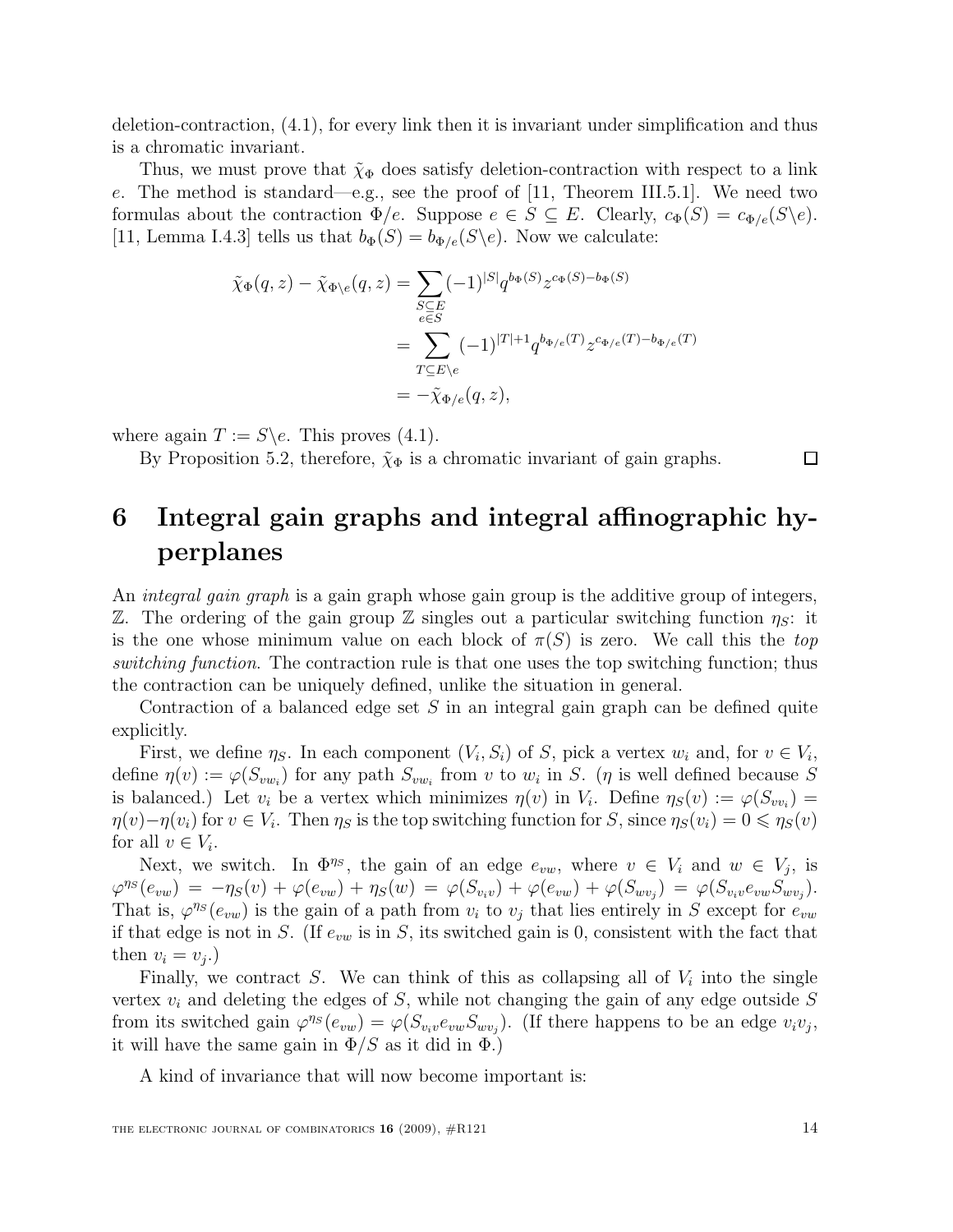• Loop independence: The value of  $F$  is not changed by removing nonneutral loops.

Loop independence, when it holds true, permits calculations by means of contraction. The zero-free chromatic polynomial and both of the next two examples have loop independence, which we employ to good effect in Propositions 7.1 and 9.1.

**Example 6.1.** The *integral chromatic function*  $\chi^{\mathbb{Z}}_{\Phi}(q)$  (from [3]) is the number of proper colorations of  $\Phi$  by colors in the set [q], proper meaning subject to the conditions given by the gains of the edges. This function is a weak chromatic function of integral gain graphs but it is not invariant under switching, so it is not a weak chromatic invariant. It is loop independent, because the color of a vertex is never constrained by a loop with nonzero additive gain.

That the integral chromatic function has neutral-loop nullity is obvious from the definition. To show it satisfies neutral deletion-contraction, consider a proper coloration of  $\Phi$ \e, where e is a neutral link, using colors in [q]. If the endpoints of e have different colors, we have a proper coloration of  $\Phi$ ; if they have the same color, we have a proper coloration of  $\Phi/e$ . (This argument is standard in graph coloring, corresponding to the fact that the neutral subgraph acts like an ordinary graph.)

The reasoning fails if e has non-identity gain, and switching really does change  $\chi^2_{\Phi}$  $\frac{\mathbb{Z}}{\Phi}(q).$ Consider  $\Phi$  with two vertices 1 and 2 and one edge e of nonnegative gain  $g \in [q]$  in the orientation from 1 to 2. All such gain graphs are switching equivalent. The rule for a proper coloration  $\kappa$  is that  $\kappa_2 \neq \kappa_1 + g$ . Of all the  $q^2$  colorations, the number excluded by this requirement is  $q - g$  (or 0 if  $q - g < 0$ ). Assuming  $0 \leq g \leq q$ ,  $\chi^{\mathbb{Z}}_{\Phi}(q) = q(q - 1) + g$ , obviously not a switching invariant.

**Example 6.2.** The modular chromatic function  $\chi_{\Phi}^{\text{mod}}(q)$  (also from [3]) is the number of proper colorations of the vertices by colors in  $\mathbb{Z}_q$ .

The remarks at the end of [3, Section 6] imply that  $\chi_{\Phi}^{\text{mod}}(q)$  is a weak chromatic invariant. The idea is that  $\chi_{\Phi}^{\text{mod}}(q) = \chi_{\Phi(\text{mod }q)}^*(q)$  where  $\Phi(\text{mod }q)$  is  $\Phi$  with gains modulo q. Take integral gain graphs  $\Phi$  and  $\Phi'$  such that  $\Phi'$  is isomorphic to some switching of **Φ**. Then the same is true for  $\Phi \pmod{q}$  and  $\Phi' \pmod{q}$  with switching modulo q. Since  $\chi_{\Phi\,(\text{mod }q)}^*(q)$  for fixed q is a weak chromatic invariant of gain graphs with gains in  $\mathbb{Z}_q$ ,  $\chi_{\Phi}^{\text{mod}}(q)$  is a weak chromatic invariant of integral gain graphs.

The modular chromatic function is loop independent, for the same reason as is the integral chromatic function.

The modular chromatic function is not too different from the zero-free chromatic polynomial. Write

 $\max_{\Omega}(\Phi) :=$  the maximum gain of any circle in  $\Phi$ .

Lemma 6.3 (see [13, Section 11.4, p. 339]). The modular chromatic function of an integral gain graph  $\Phi$  is given by

 $\chi_{\Phi}^{\text{mod}}(q) = \chi_{\Phi}^*(q)$  for integers  $q > \max_{\odot}(\Phi)$ ,

but equality fails in general for  $q = \max_{\odot}(\Phi)$ .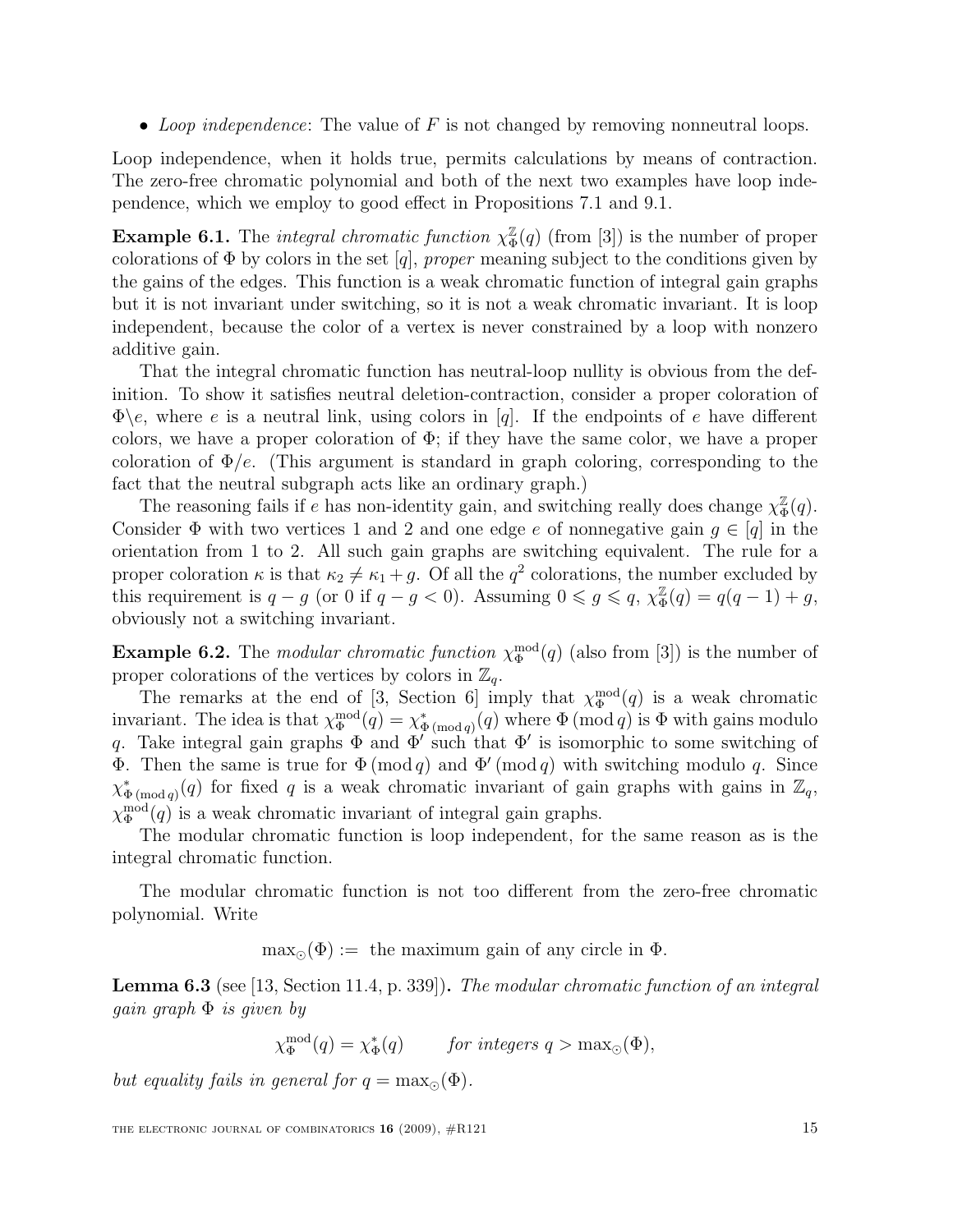*Proof.* If we take the integral gains modulo  $q > \max_{\Omega}(\Phi)$ , we do not change the balanced circles, because no nonzero circle gain is big enough to be reduced to 0. By Equation (5.5) with  $z = 0$  so the sum may be restricted to balanced edge sets S, we do not change the zero-free chromatic polynomial. Proper colorations in  $\mathbb{Z}_q$  with modular gains are proper modular colorations.

If  $q = \max_{\odot}(\Phi)$ , at least one unbalanced circle becomes balanced so we do change the list of balanced edge sets and we cannot expect equality. (We have not tried to decide whether equality is possible at all.)  $\Box$ 

This lemma, though disguised by talk about finite fields and the Critical Theorem, is fundamentally the same method used by Athanasiadis in most of his examples in [2]; see  $|3, \text{Section } 6|$ .

The *affinographic hyperplane arrangement* that corresponds to an integral gain graph  $\Phi$  is the set A of all hyperplanes in  $\mathbb{R}^n$  whose equations have the form  $x_j = x_i + g$  for edges  $ge_{ij}$  in  $\Phi$ . See [11, Section IV.4] or [3] for more detail about this connection. A most important point is that the characteristic polynomial of this arrangement,  $p_{\mathcal{A}}(q)$ , equals the zero-free chromatic polynomial  $\chi_{\Phi}^*(q)$ , by [11, Theorem III.5.2 and Corollary IV.4.5]. Examples include the well known Shi, Linial, and Catalan arrangements, which we will define. (In these definitions,  $\mathbb Z$  could be replaced by any ordered abelian group, or a subgroup of the additive group of any field; for instance, the additive real numbers.)

#### 7 Catalan arrangements and their graphs

We will now apply the preceding results to obtain relations between the special gain graphs corresponding to the Shi, Linial, and Catalan arrangements. We begin with the last.

Let  $C_n = \{0, \pm 1\}K_n$ , the complete graph  $K_n$  (on vertex set [n]) with gains -1, 0, and 1 on every edge  $ij$ ; we call this the *Catalan graph* of order n, because the corresponding hyperplane arrangement is known as the Catalan arrangement,  $\mathcal{C}_n$ . Let  $C'_n = {\pm 1}K_n$ , the complete graph  $K_n$  with gains  $-1$  and 1 on every edge ij; we call this the hollow Catalan graph.

Let  $c(n, j)$  be the number of permutations of [n] with j cycles. The *Stirling number of* the first kind is  $s(n, j) = (-1)^{n-j}c(n, j)$ . The Stirling number of the second kind,  $S(n, j)$ , is the number of partitions of  $[n]$  into j blocks.

**Proposition 7.1.** Let F be a weak chromatic function of integral gain graphs with the property of loop independence. Between the Catalan and hollow Catalan graphs we have the two relations

$$
F(C'_n) = \sum_{j=1}^n S(n,j)F(C_j)
$$

and

$$
F(C_n) = \sum_{j=1}^{n} s(n,j) F(C'_j).
$$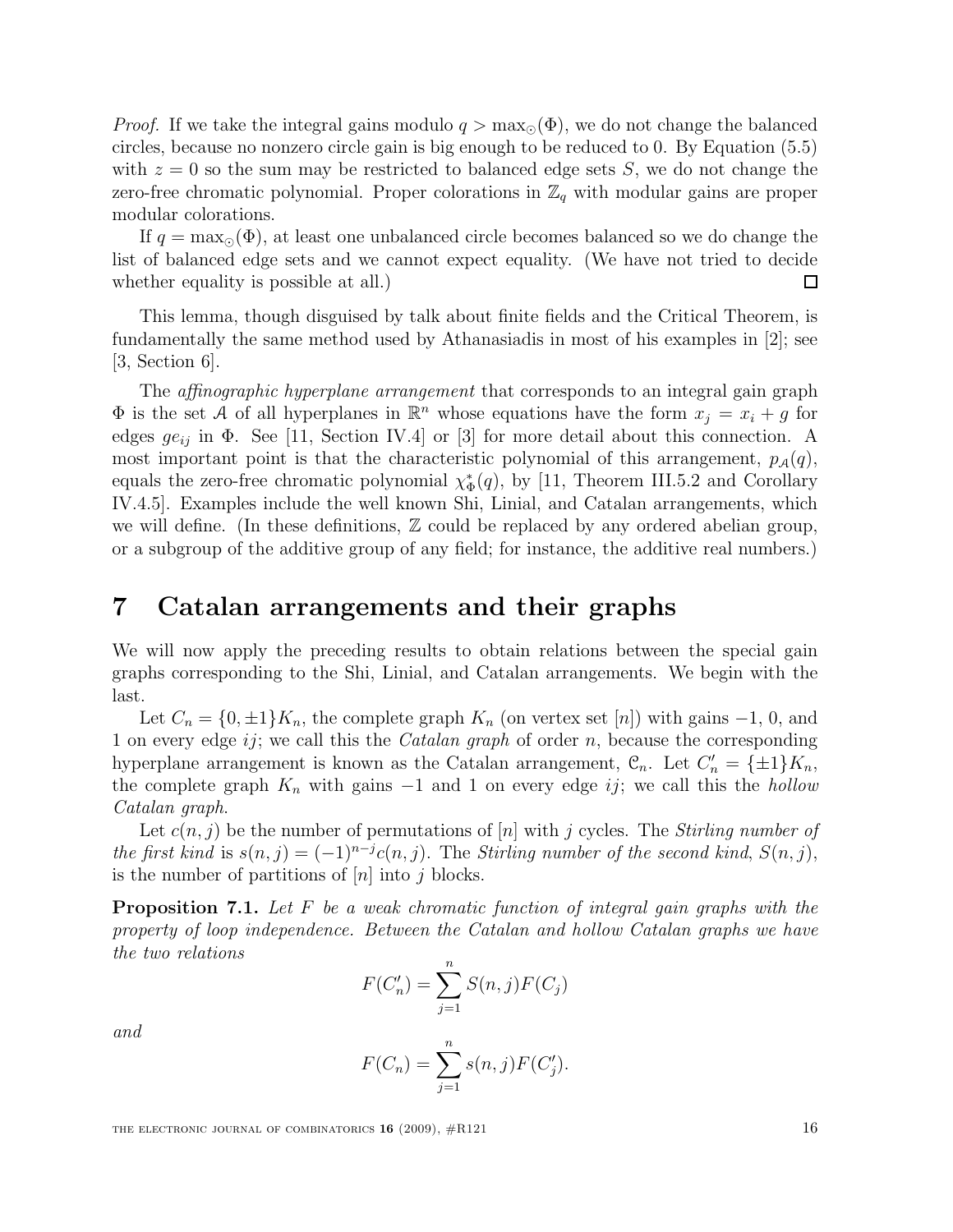Proof. The proof begins with Corollary 4.4, which gives the identities

$$
F(C_n) = \sum_{\pi \in \Pi_n} \mu(0, \pi) F(C'_n/\pi),
$$
  

$$
F(C'_n) = \sum_{\pi \in \Pi_n} F((C'_n/\pi)^0).
$$

By the hypotheses on  $F$ , we can simplify the contractions. Contraction by a partition introduces no new gains, but only loops and multiple edges with the same gains. Multiple edges simplify without changing  $F$  because  $F$  is a weak chromatic function. The loops can be deleted because F is loop independent. Therefore,  $F(C'_n/\pi) = F(C'_{|\pi|})$  and  $F((C'_n/\pi)^0) = F(C_{|\pi|})$ . It follows that

$$
F(C_n) = \sum_{\pi \in \Pi_n} \mu(0, \pi) F(C'_{|\pi|}) = \sum_{j=1}^n s(n, j) F(C'_j)
$$

because  $s(n, j) = \sum_{\pi \in \Pi_n : |\pi|=j} \mu(0, \pi)$ , and

$$
F(C'_n) = \sum_{\pi \in \Pi_n} F(C_{|\pi|}) = \sum_{j=1}^n S(n,j)F(C_j).
$$

Let  $r_n$  be the number of regions in the Catalan arrangement  $\mathcal{C}_n$  and let  $r'_n$  be the number of regions of the arrangement corresponding to the hollow Catalan graph  $C'_j$ (which Stanley calls the semiorder arrangement).

#### Corollary 7.2.  $r_n = \sum_j c(n,j)r'_j$ .

*Proof.* The arrangement  $\mathcal{H}[\Phi]$  corresponding to an additive real gain graph of order n has  $(-1)^n \chi_{\Phi}^*(-1)$  regions [11, Corollary IV.4.5(b)]. Also,  $(-1)^{n-j} s(n,j)$  is the number of *i*-cycle permutations. Applying the weak chromatic invariant  $\chi^*$  to the second equation of Proposition 7.1 and evaluating at  $q = -1$ , we get  $\chi^*_{C_n}(-1) = \sum_j s(n,j) \chi^*_{C'_j}(-1)$ . Since  $s(n, j) = (-1)^{n-j} c(n, j)$ , the equation follows.  $\Box$ 

The integral, modular, and zero-free chromatic functions of  $C_n$  are very simple to obtain. The gains 0 correspond to the condition that the colors of the vertices are all different. The gains −1 and 1 correspond to the condition that the colors of two vertices are never consecutive. Thus, the modular chromatic function of  $C_n$  counts injections  $f: V \to \mathbb{Z}_q$  such that no two values of f are consecutive. We repeat the well known evaluation [7]. If we shift f so that  $f(v_1) = 0$  (thereby collapsing q different injections together) and delete the successor of each value, we have an injection  $\bar{f}: V \to \mathbb{Z}_{q-n}$  such that  $\bar{f}(v_1) = 0$ , or equivalently, an arbitrary injection  $\bar{f}' : V \setminus \{v_1\} \to \{2, \ldots, q-n\}$ . There are  $(q - n - 1)_{n-1}$  of these. It follows that

$$
\chi_{C_n}^{\text{mod}}(q) = q(q - n - 1)_{n-1}
$$
 for integers  $q > n$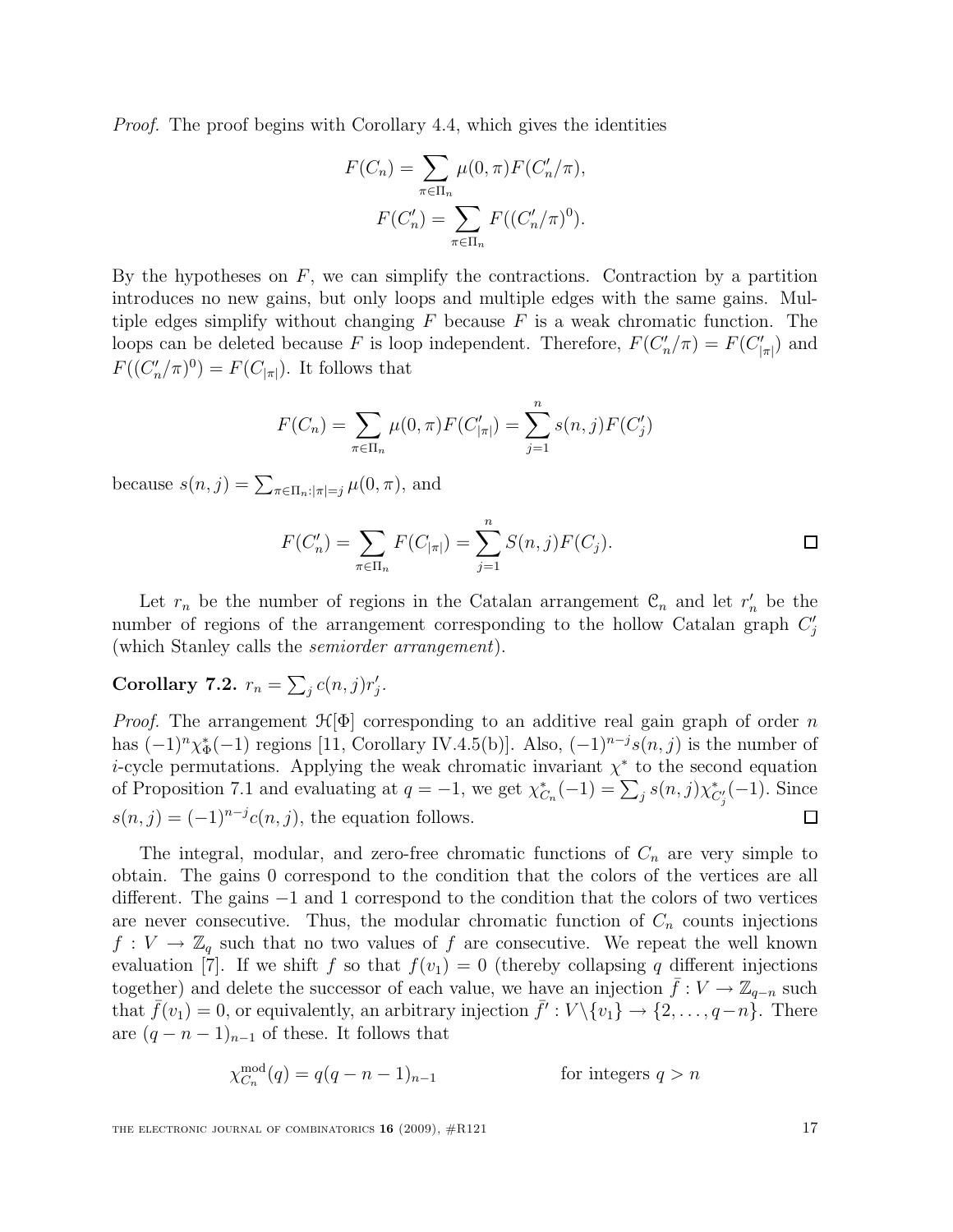(and it obviously equals 0 for  $q < 2n$ ). Similarly, the integral chromatic function is

$$
\chi_{C_n}^{\mathbb{Z}}(q) = (q - n)_n
$$
 for integers  $q \ge n$ 

(and 0 for  $q < 2n$ ). The zero-free chromatic polynomial is

$$
\chi_{C_n}^*(q) = q(q - n - 1)_{n-1}
$$

by Lemma 6.3 (or see [13, Equation (11.1)], where  $\chi^*_{C_n}(q)$  is called  $\chi^{\mathbf{b}}_{[-1,1]K_n}(q)$ ).

To obtain the various chromatic functions of the hollow Catalan graphs  $C'_n$  directly is not as easy, but they follow from Proposition 7.1. We observed in Example 6.1 that the integral chromatic function is a weak chromatic function and loop independent; therefore,

$$
\chi_{C'_n}^{\mathbb{Z}}(q) = \sum_{j=1}^n S(n,j)(q-j)_j \qquad \text{for } q \ge n.
$$

Since the zero-free chromatic polynomial is a chromatic invariant with loop independence,

$$
\chi_{C'_n}^*(q) = q \sum_{j=1}^n S(n,j)(q-j-1)_{j-1}.
$$

Then the modular chromatic function follows by Lemma 6.3 and the fact that  $\max_{\odot}(C_n)$  $n$ :

$$
\chi_{C_n'}^{\text{mod}}(q) = q \sum_{j=1}^n S(n,j)(q-j-1)_{j-1} \qquad \text{for } q > n.
$$

### 8 Arrangements between Shi and Catalan

The *Shi graph* of order n is  $S_n = \{0, 1\} \vec{K}_n$ , i.e., the complete graph  $K_n$  with gains 0 and 1 on every oriented edge ij with  $i < j$ . To have simple notation we take vertex set [n] and we write all edges ij with the assumption that  $i < j$ .

Let G be a spanning subgraph of  $K_n$ , that is, it has all n vertices; and define  $SC(G)$ to be the gain graph  $S_n \cup \{-1\} \vec{G}$ , which consists of the complete graph  $K_n$  with gains 0 and 1 on every edge ij, and also gain  $-1$  if ij  $\in E(G)$ . We call  $SC(G)$  a graph between Shi and Catalan. If G is edgeless we have the Shi graph  $S_n$  and if G is complete we have the Catalan graph  $C_n$ . We compute chromatic functions of these graphs between Shi and Catalan.

Let us start with the case where G has a unique edge  $e_0 = i_0 j_0$  and compute the modular chromatic function for large  $q$  (that is, the zero-free chromatic polynomial, by Lemma 6.3). The gains 0 correspond to the condition that the colors must be all different. The gains 1 on every edge correspond to the condition that if the color of  $i$  immediately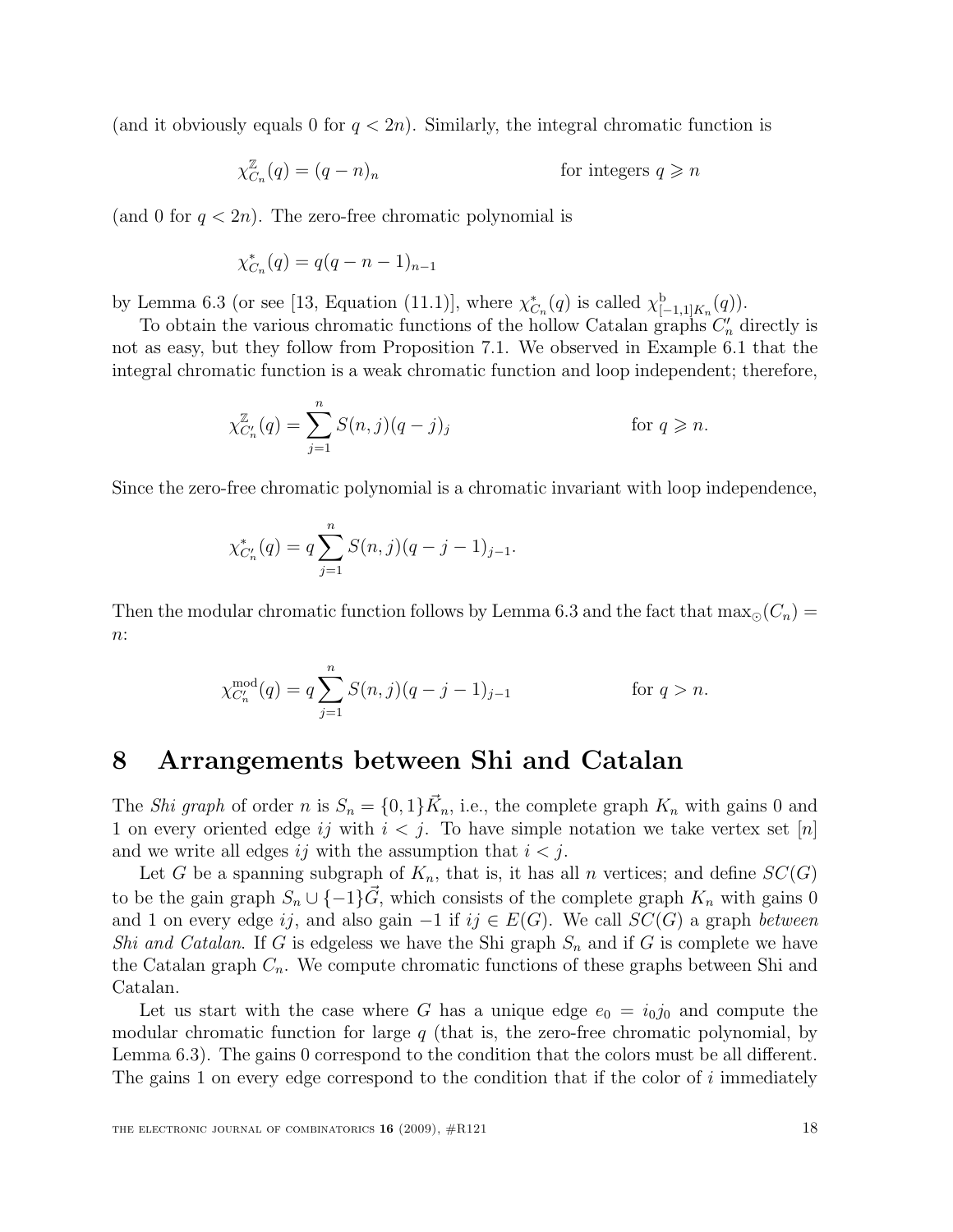follows the color of j then  $i < j$ . Finally, the gain  $-1$  on the edge  $e_0$  implies that the color of  $i_0$  cannot immediately follow the color of  $j_0$ . The number of modular colorations of our graph can be deduced by taking out of the list of proper q-colorations of  $S_n$  the ones for which the colors of  $i_0$  and  $j_0$  are consecutive (in decreasing order). The number of these equals  $q/(q-1)$  times the number of proper  $(q-1)$ -colorations of  $S_{n-1}$ , since we can simply remove  $j_0$  and its color; more precisely, we normalize the colorations so that  $i_0$  has color 0, thus j<sub>0</sub> has color  $q-1$ , and then convert by removing j<sub>0</sub> and  $q-1$ ;  $S_n$  becomes  $S_{n-1}$  and  $\mathbb{Z}_q$ becomes  $\mathbb{Z}_{q-1}$ . We conclude from the known value  $\chi_{S_n}^*(q) = q(q-n)^{n-1}$  ([2, 6]; we reprove this soon) that the modular chromatic function of  $SC(G)$  is  $q[(q-n)^{n-1}-(q-n-1)^{n-1}]$ .

This small example can make one feel the complexity of the computation in the case of a general graph G. Nevertheless one can produce formulas.

Let G be a graph on vertex set [n]. A descending path in G is a path  $i_1i_2\cdots i_l$  such that  $i_1 > i_2 > \cdots > i_l$ . Let  $p_r(G)$  be the number of ways to partition the vertex set  $[n]$  into r blocks, each of which is the vertex set of a descending path. We call such a partition a descending path partition of G.

**Proposition 8.1.** Let G be a simple graph with vertex set  $[n]$ . The integral and modular chromatic functions and the zero-free chromatic polynomial of  $SC(G)$  are given by

$$
\chi_{SC(G)}^{Z}(q) = \sum_{r=1}^{n} p_r(G^c)(q - n + 1)_r \qquad \text{for } q \geq n - 1,
$$
  
\n
$$
\chi_{SC(G)}^{\text{mod}}(q) = q \sum_{r=1}^{n} p_r(G^c)(q - n - 1)_{r-1} \qquad \text{for } q > n,
$$
  
\n
$$
\chi_{SC(G)}^*(q) = q \sum_{r=1}^{n} p_r(G^c)(q - n - 1)_{r-1}.
$$

For the Shi graph in particular,

$$
\chi_{S_n}^{\mathbb{Z}}(q) = (q - n + 1)^n
$$
 *for*  $q \ge n - 1$ ,  
\n
$$
\chi_{S_n}^{\text{mod}}(q) = q(q - n)^{n-1}
$$
 *for*  $q > n$ ,  
\n
$$
\chi_{S_n}^*(q) = q(q - n)^{n-1}.
$$
 *for*  $q > n$ ,

As we mentioned, the formula for  $\chi^*_{S_n}(q)$  is already known from Athanasiadis', Headley's, and Postnikov–Stanley's several computations of the characteristic polynomial of the Shi arrangement  $(2,$  Theorem 3.3,  $[6]$ , and  $[8,$  Example 9.10.1]), since the two polynomials are equal, as we remarked in Section 6.

Proof. We count proper colorations, extending the method Athanasiadis used to compute  $\chi_{S_n}^{mod}(q)$  ([2], as reinterpreted in [3, Section 6]).

Our first remarks apply both to integral and modular coloring. The gains on the edges correspond to relations on the colors of the vertices. The 0-edges prevent coloring two different vertices with the same color. The 1-edges imply that if two vertices are colored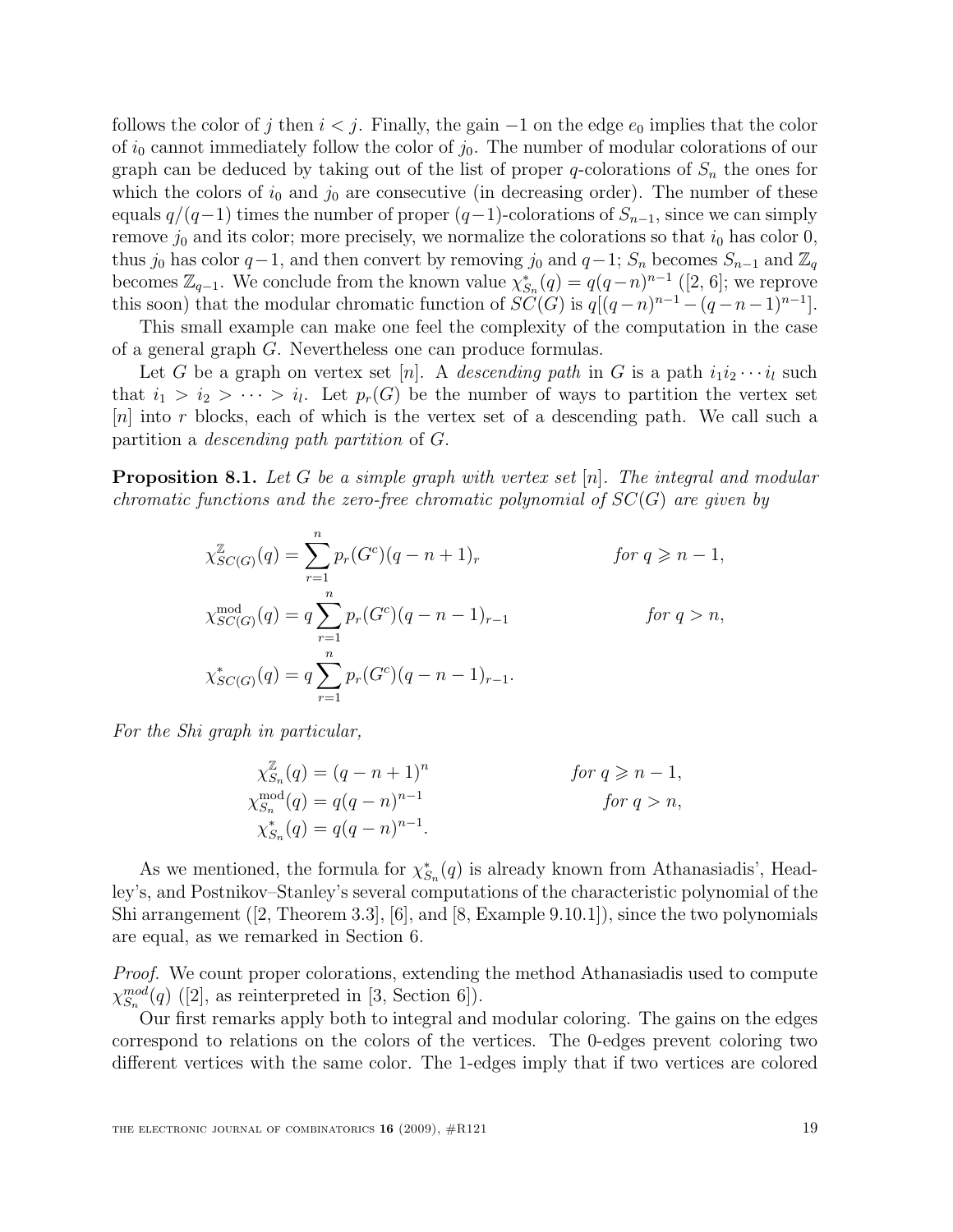with consecutive colors then the larger vertex has the first color. This gives a nice way to describe permissible colorations in q colors.

Since all colors used are different we know that there are exactly  $q - n$  colors not used (we must assume that  $n \leq q$ ). Imagine these colors lined up in circular or linear order, depending on whether we are evaluating  $\chi^{\text{mod}}$  or  $\chi^{\mathbb{Z}}$ . We now need to arrange the vertices in the spaces between these unused colors. When we place some vertices in the same space they are in descending order, so their places are compelled by their labels. Therefore, all we have to do for the Shi graph, where there are no  $-1$ -edges, is to assign each of n vertices to a space between the  $q - n$  unused vertices. This is the classical problem of placing labelled objects into labelled boxes. There are  $q - n$  boxes in the modular case and  $q - n + 1$  in the integral case. In the modular case, we assign vertex 1 to box 0; the other  $n-1$  vertices can be placed arbitrarily. Then after inserting the vertices we have a circular permutation of q objects, which is isomorphic to  $\mathbb{Z}_q$  in q ways; this accounts for the extra factor of  $q$  in the modular Shi formula.

For a gain graph between Shi and Catalan, the edges with gain −1 correspond to vertices  $i < j$  that can be in the same box only if they are not consecutive amongst the vertices in the box; i.e., there must be present in the box at least one vertex h satisfying  $i < h < j$ . More precisely, suppose the vertices in the box, in descending order, are  $j_1, j_2, \ldots, j_l$ . Then no consecutive pair can be adjacent in G, or, to put it differently,  $j_1 j_2 \cdots j_l$  must be a path in  $G^c$ .

Now we count. We first look at modular coloring. Consider the colors not used to be null symbols labelled by  $\mathbb{Z}_{q-n}$ , i.e., these colors are cyclically ordered. To get the number of proper colorations, we choose a partition of  $|n|$  into the vertex sets of r descending paths, and then we place the  $r$  paths, each one with its vertex set in descending order, into the  $q - n$  spaces between the nulls. Due to the cyclic symmetry we can fix the space before  $0 \in \mathbb{Z}_{q-n}$  to be the one where we put the path that contains vertex 1. There are  $(q - n - 1)_{r-1}$  ways to place the other  $r - 1$  paths. Now we have a cyclic arrangement of q objects, vertices and nulls. This set is isomorphic to  $\mathbb{Z}_q$  in q different ways, each of which gives a different proper coloration of  $SC(G)$ . We get for the modular chromatic polynomial

$$
q\sum_{\mathcal{P}}(q-n-1)_{r-1},
$$

summed over all descending path partitions  $P$  of  $G<sup>c</sup>$ , where r is the number of paths in  $P$ . Our description is meaningful so long as  $q - n - 1 \geq 0$ , since the largest possible number  $r$  is  $n$ .

For integral coloring the technique is similar. The nulls are linearly ordered, isomorphic to  $[q - n]$ , and there are  $q - n + 1$  boxes, i.e., spaces between and around them. We get for the integral chromatic polynomial

$$
\sum_{\mathcal{P}} (q - n + 1)_r
$$

because the r paths can be placed in any distinct boxes. The computation applies as long as  $q - n + 1 \geqslant 0$ .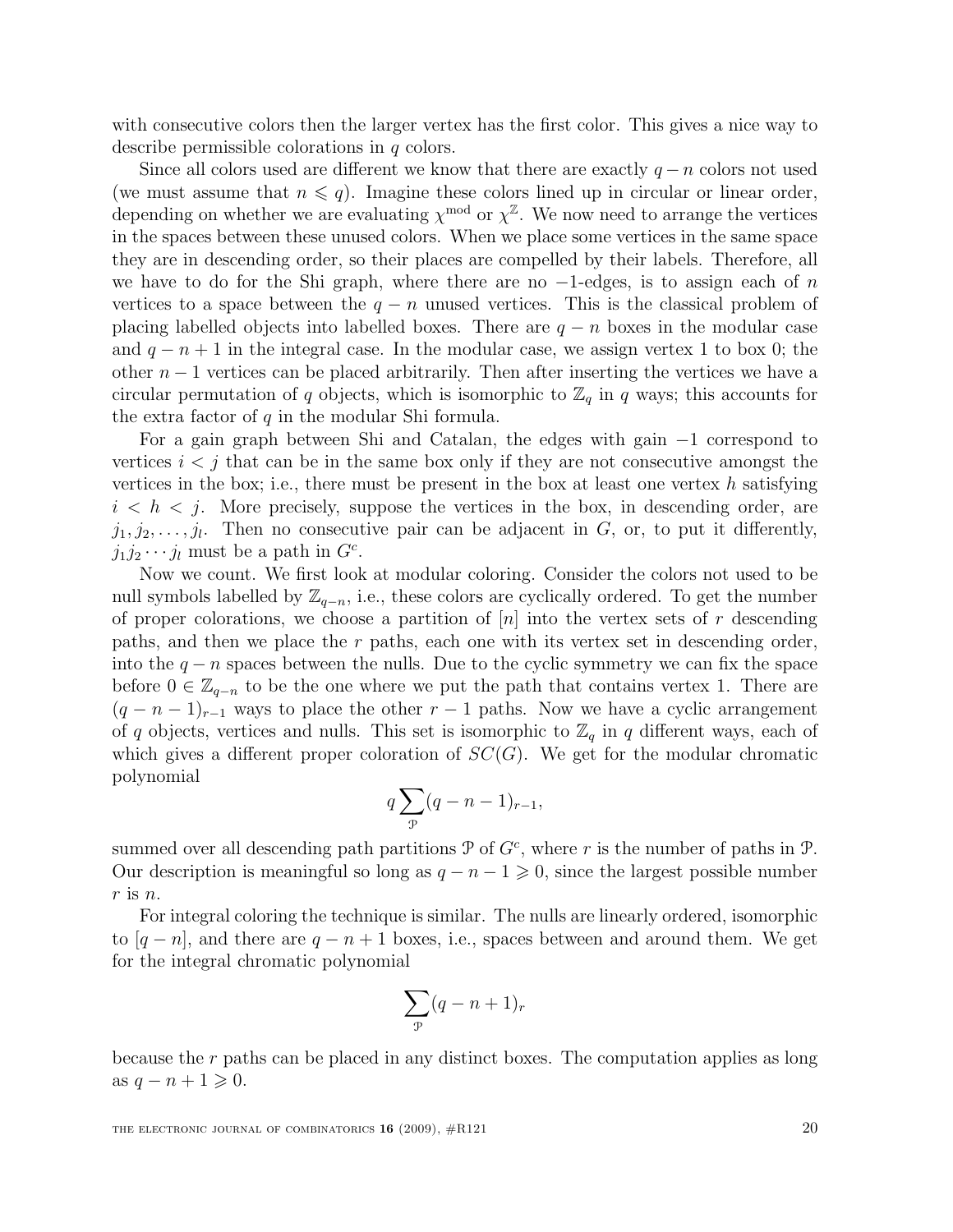We derived the Shi formulas by a direct calculation but it is easy to deduce them from the general descending-path formulas. Since  $G<sup>c</sup> = K<sub>n</sub>$ , the descending-path-partition number  $p_r(G^c)$  is just the number of partitions with r blocks, that is,  $S(n,r)$ . Then one can collapse the sums; e.g., for the zero-free chromatic polynomial,

$$
\sum_{r=1}^{n} p_r(G^c)(q-n-1)_{r-1} = (q-n)^{-1} \sum_{r=1}^{n} S(n,r)(q-n)_r = (q-n)^{n-1}.
$$

When  $G^c$  is the comparability graph  $Comp(P)$  of a partial ordering of [n] that is compatible with the natural total ordering, i.e., such that  $i < p$  j implies  $i < j$  (in  $\mathbb{Z}$ ), a descending path is a chain, so  $p_r(G^c)$  is the number of ways to partition the set P into r chains.

We will now limit ourselves to the special case where  $G$  is a graph of order k constructed from a partition of [n]. Let  $\pi$  partition [n] into k blocks  $X_1, \ldots, X_k$ , with the notation chosen so that  $a_i := \min(X_1) < a_2 := \min(X_2) < \cdots < a_k := \min(X_k)$ . Thus,  $X_1$  contains 1,  $X_2$  contains the smallest element not in  $X_1$ , and so on. The blocks are naturally partially ordered by letting  $X_i \leq X_j$  if  $c < d$  for every  $c \in X_i$  and  $d \in X_j$ ; in other words, if  $b_i := \max X_i < a_j = \min X_j$ . This partial ordering induces a partial order  $P_{\pi}$  on [k]. We say  $X_i$  and  $X_j$  overlap if neither  $X_i < X_j$  nor  $X_i > X_j$ .

Let  $\Gamma_{\pi}$  be the interval graph of the intervals  $[a_i, b_i]$  for  $i \in [k]$ . (See [5] for the many interesting properties of interval graphs.) Then  $\Gamma_{\pi}$  has an edge ij just when  $X_i$  overlaps  $X_j$ , so its complement is the comparability graph  $\text{Comp}(P_\pi)$ . The integral and modular chromatic functions of the gain graph  $SC(\Gamma_{\pi})$  for the partition  $\pi$  can be obtained directly in terms of  $\Gamma_{\pi}$ . Let  $d_i = d_i(\pi)$  be the *lower degree* of i in  $\Gamma_{\pi}$ , i.e., the number of blocks  $X_i$  overlapping  $X_i$  and having  $j < i$ ; note that  $d_1 = 0$ .

**Theorem 8.2.** Let  $\pi$  be a partition of  $[n]$  into k blocks  $X_1, \ldots, X_k$ , and let  $SC(\Gamma_{\pi})$  be the  $corresponding \ gain \ graph \ (of \ order \ k) \ between \ Shi \ and \ Catalan. \ The \ integral \ and \ modular$ chromatic functions and the zero-free chromatic polynomial of  $SC(\Gamma_{\pi})$  are:

$$
\chi_{SC(\Gamma_{\pi})}^{\mathbb{Z}}(q) = (q - k + 1) \prod_{i=2}^{k} (q - k + 1 - d_i) \qquad \text{for } q \geq k - 1 + \max d_i,
$$
  

$$
\chi_{SC(\Gamma_{\pi})}^{\text{mod}}(q) = q \prod_{i=2}^{k} (q - k - d_i) \qquad \text{for } q \geq k + \max d_i,
$$
  

$$
\chi_{SC(\Gamma_{\pi})}^{*}(q) = q \prod_{i=2}^{k} (q - k - d_i).
$$

Direct Proof. Again we extend the method of Athanasiadis [2] used to compute  $\chi^*_{S_n}(q)$ [2], but slightly diferently from before.

We first look at modular coloring. To get the number of proper colorations, we choose the colors of the vertices in increasing order. To color the vertex  $X_1$ , we have q choices. For  $X_2$  we have  $q - k$  choices if  $X_1$  and  $X_2$  do not overlap (which corresponds to the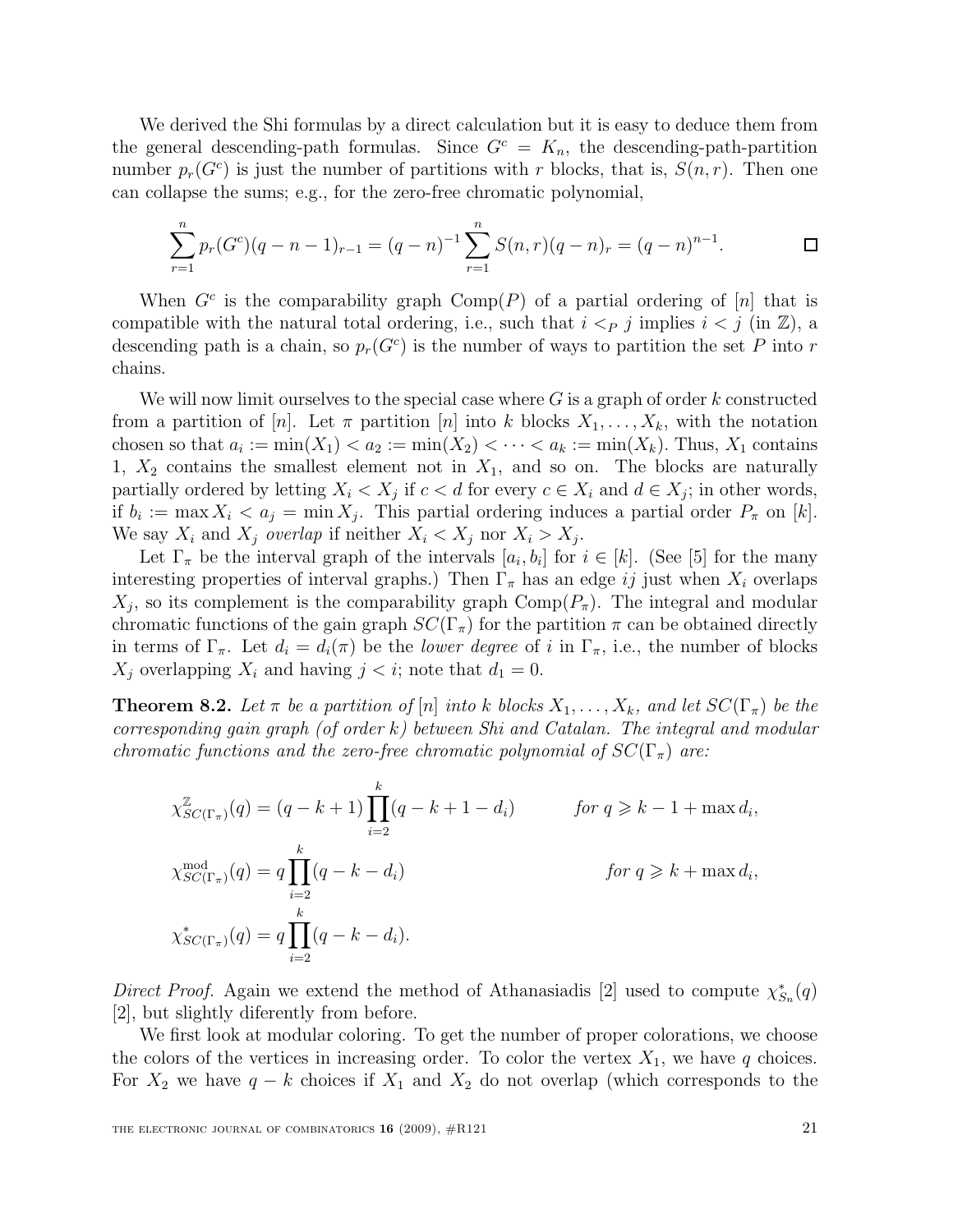presence of a  $-1$  edge) and only  $q - k - 1$  choices otherwise. We go on, and when coloring  $X_i$  we have  $q - k - d_i$  choices (we use the fact that two blocks overlapping with  $X_i$  must overlap each other). We get for the modular chromatic polynomial

$$
q\prod_{i=2}^{k}(q-k-d_i).
$$

The lower bound on q arises from the fact that  $q - k - d_i$  must never be negative if the reasoning is to hold good.

For integral coloring the technique is similar. To color  $X_1$  we have  $q - k + 1$  choices, which is the number of boxes. To color  $X_i$  we have  $q - k + 1 - d_i$  choices, the number of boxes minus the number of forbidden boxes. We get for the integral chromatic polynomial

$$
(q-k+1)\prod_{i=2}^{k} (q-k+1-d_i) = \prod_{i=1}^{k} (q-k+1-d_i).
$$

Deduction from Proposition 8.1. A simplicial vertex ordering in a graph  $G$  is a numbering of the vertices by  $1, 2, \ldots, k$  such that, for each r, in the subgraph  $G_r$  induced by the vertices 1, ..., r the neighborhood of r is a clique (see, for instance, [5]). In  $G = \Gamma_{\pi}$  it is easy to see that the natural ordering of  $[n]$  is a simplicial vertex ordering and the number of neighbors of r in  $G_r$  is the lower degree  $d_r$ . A descending path is a chain in  $P_\pi$ .

We apply Proposition 8.1 inductively, leaving the easy case  $k = 1$  to the reader. Suppose it is true for  $P_{\pi}\backslash k$ . A chain decomposition of  $P_{\pi}$  is obtained by taking an r-chain decomposition of  $P_{\pi} \backslash k$  and adjoining k in either of two ways: we can add a new chain  $\{k\},\$ or we can add k to an existing chain  $i_1 > \cdots > i_l$ , necessarily at the top. This is possible if and only if  $k > i_1$  in  $P_\pi$ . Since the non-neighbors of k form a clique, they are mutually incomparable. Thus, each one is in a separate chain. Each must be the top element of its chain because otherwise the top element would be  $\lt k$  and the non-neighbor would also be  $\lt k$  by transitivity. It follows that the number of chains to which k can be added is  $r - d_k$ . We conclude that

$$
p_r(\Gamma_\pi^c) = p_{r-1}(\Gamma_\pi^c \backslash k) + (r - d_k)p_r(\Gamma_\pi^c \backslash k).
$$

Now we compute the value of the right-hand side of an expression in Proposition 8.1; we do the integral chromatic function, the others being similar. From the lemma,

$$
\chi_{SC(\Gamma_{\pi})}^{\mathbb{Z}}(q) = \sum_{r=1}^{k} p_r(\Gamma_{\pi}^c)(q - k + 1)_r
$$
  
= 
$$
\sum_{r=2}^{k} p_{r-1}(\Gamma_{\pi}^c{k})(q - k + 1)_{r-1}(q - k - [r - 2])
$$
  
+ 
$$
\sum_{r=1}^{k-1} (r - d_k)p_r(\Gamma_{\pi}^c{k})(q - k + 1)_r
$$

THE ELECTRONIC JOURNAL OF COMBINATORICS  $16$  (2009),  $\#R121$  22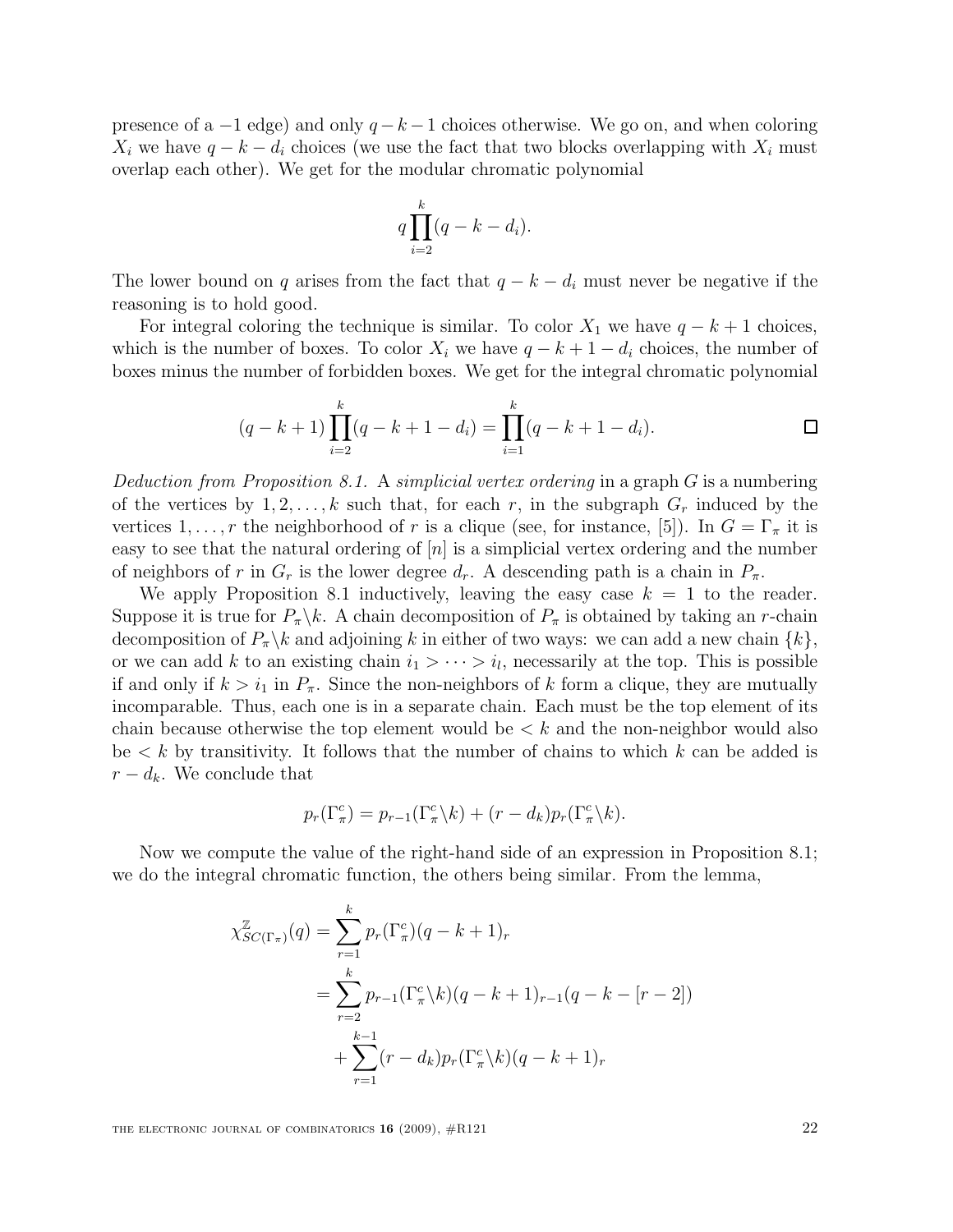because  $p_0(\Gamma_\pi^c \backslash k) = p_k(\Gamma_\pi^c \backslash k) = 0$ ,

$$
= (q - k + 1 - d_k) \sum_{r=1}^{k-1} p_r(\Gamma_\pi^c(k)(q - k + 1)_r
$$
  

$$
= (q - k + 1 - d_k) \chi_{SC(\Gamma_\pi \backslash k)}^{\mathbb{Z}}(q - 1)
$$
  

$$
= (q - k + 1 - d_k) \prod_{i=1}^{k-1} ([q - 1] - [k - 1] + 1 - d_i)
$$

by induction. This is the desired formula.

#### 9 Linial arrangements

The Linial graph of order n is  $L_n = 1\vec{K}_n$ , i.e., the complete graph  $K_n$  with gains 1 on every oriented edge ij (that is, with  $i < j$ ). We found the integral chromatic function of the Linial graph in [3], but here we have a new and different formula that also gives the modular and zero-free chromatic functions. A corollary is a new formula for the characteristic polynomial of the Linial hyperplane arrangement, different from (though not as simple as) that of Athanasiadis [2, Theorem 4.2] (differently proved in [8, Example  $9.10.3$ ).

We expand the Linial gain graph in gain graphs between Shi and Catalan. The chromatic functions we are calculating are invariant under simplification that does not remove neutral loops and are not affected by non-neutral loops.

**Corollary 9.1.** Let  $F$  be a weak chromatic function of integral gain graphs which is loop independent. Then

$$
F(L_n) = \sum_{\pi \in \Pi_n} F(SC(\Gamma_\pi)).
$$

Proof. A straightforward application of Corollary 4.4 shows that

$$
L_n = \sum_{S \in \mathcal{F}(\Gamma_0)} S_n / S.
$$

The flat S corresponds to a partition  $\pi$ ; it is the union of neutral cliques on the blocks of  $\pi$ . The edges that remain after contraction are the neutral edges, which connect all the blocks of  $\pi$  forming a complete neutral subgraph of  $S_n/S$ , and the contractions of 1-edges. Number the blocks by least element and partially order as in the previous section. If  $i < j$ , then there is a 1-edge from  $X_i$  to  $X_j$  in the contraction. If furthermore  $X_i < X_j$  in  $P_\pi$ , there is a  $(-1)$ -edge in the rising direction. We can simplify multiple edges with the same gain, by definition of  $F$ . We can ignore neutral loops because contracting  $S$  leaves none. Contraction makes a 1-loop at each contraction vertex  $X \in \pi$  that has a 1-edge, but these do not affect the value of F. Therefore,  $F(S_n/S) = F(SC(\Gamma_{\pi}))$ .  $\Box$ 

 $\Box$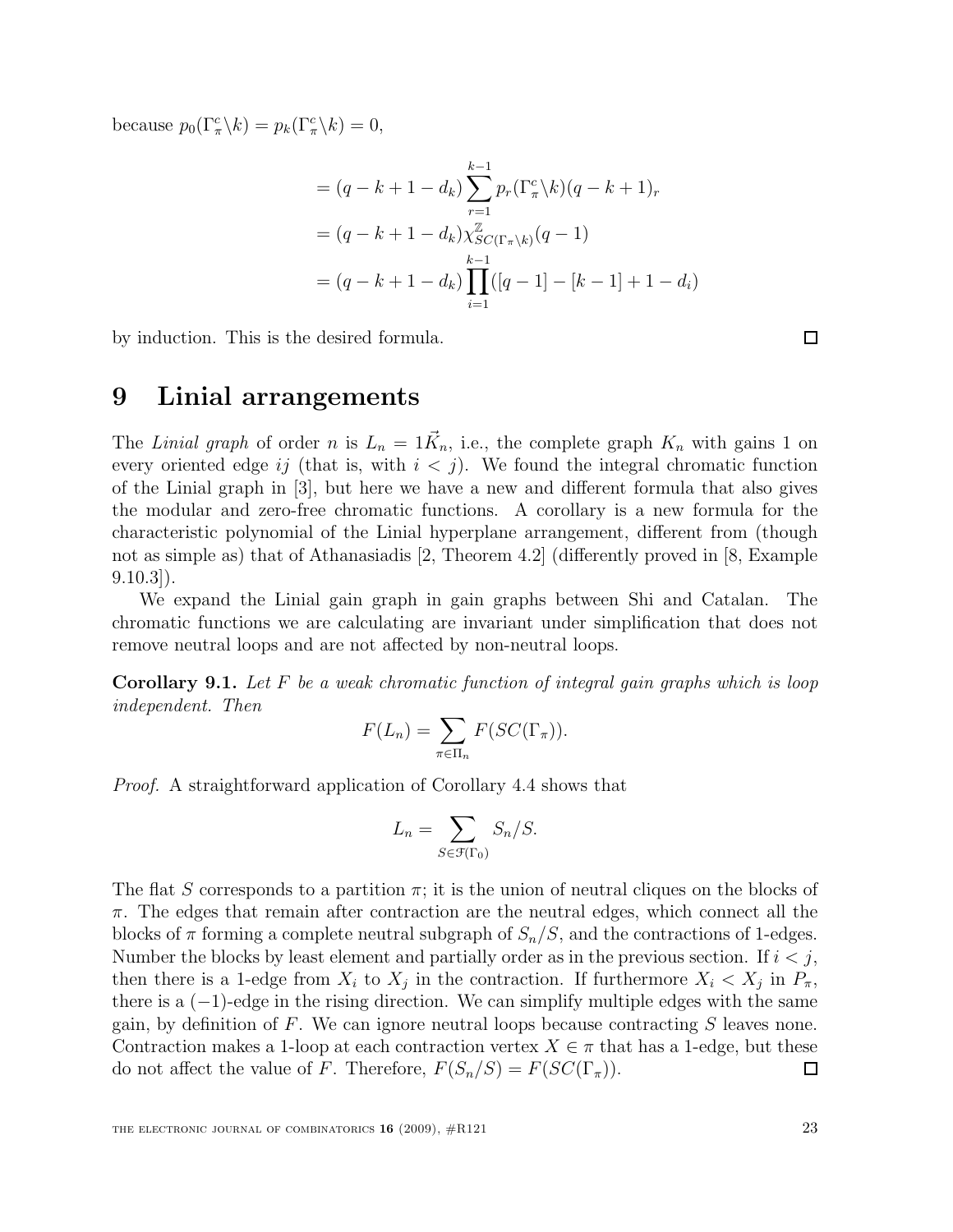We get the next result from Theorem 8.2 and Corollary 9.1.

**Theorem 9.2.** The integral and modular chromatic functions of the Linial gain graph satisfy

$$
\chi_{L_n}^{\mathbb{Z}}(q) = \sum_{\pi \in \Pi_n} (q - k + 1) \prod_{i=2}^k (q - k + 1 - d_i) \qquad \text{for } q \ge n - 1,
$$
  

$$
\chi_{L_n}^{\text{mod}}(q) = q \sum_{\pi \in \Pi_n} \prod_{i=2}^k (q - k - d_i) \qquad \text{for } q \ge n,
$$
  

$$
\chi_{L_n}^*(q) = q \sum_{\pi \in \Pi_n} \prod_{i=2}^k (q - k - d_i),
$$

respectively, where  $k = |\pi|$  and  $d_i$  is the lower degree  $d_i(\pi)$ .

*Proof.* We get the lower bound on q in the modular polynomial from Lemma 6.3, since the circle with maximum gain is  $12 \cdots n1$ , using 1-edges in the upward direction and the 0-edge n1. The gain is  $(n-1)1 + 0$ .

In the integral case the lower bound follows from the obvious necessity that  $q-|\pi|+1 \geq$ □ 0 for every partition.

The zero-free chromatic polynomial, by a remark in Section 6, is also the characteristic polynomial of the Linial arrangement  $\mathcal{L}_n$ ; thus,

$$
p_{\mathcal{L}_n}(q) = q \sum_{\pi \in \Pi_n} \prod_{i=2}^k (q - k - d_i).
$$

This new formula contrasts with that of Athanasiadis:

$$
p_{\mathcal{L}_n}(q) = \frac{q}{2} \sum_{j=0}^n \binom{n}{j} \left(\frac{q-j}{2}\right)^{n-1}
$$

.

Interesting enumerative conclusions might follow from the equality of these two expressions for the Linial polynomial, but that is too complicated to pursue here. At any rate, our formula has an interesting combinatorial aspect.

Example 9.3. Let  $n = 6$  and  $\pi = \{13, 25, 46\}$ , so  $k = 3$ . Then  $\Gamma_{\pi}$  has edges 12 and 23 but not 13. We have  $d_1 = 0, d_2 = d_3 = 1$ . The formula for integral colorations is  $(q-2)(q-3)^2$ , which gives two proper colorations for  $q = 4$ . The colorations are given by the sequences  $31o2$  and  $2o31$ , where the color corresponds to the position in the sequence, the numbers denote the vertices, and o denotes an unused color. Thus in the first sequence vertex 3 is colored 1, vertex 1 has color 2, color 3 is not used, etc. The coloration is built up by taking  $q - n = 1$  unused color, forming the sequence o, which makes two boxes to place descending paths in  $\Gamma_p i^c$ , and placing the descending paths 31 and 2 in the first and second boxes, respectively.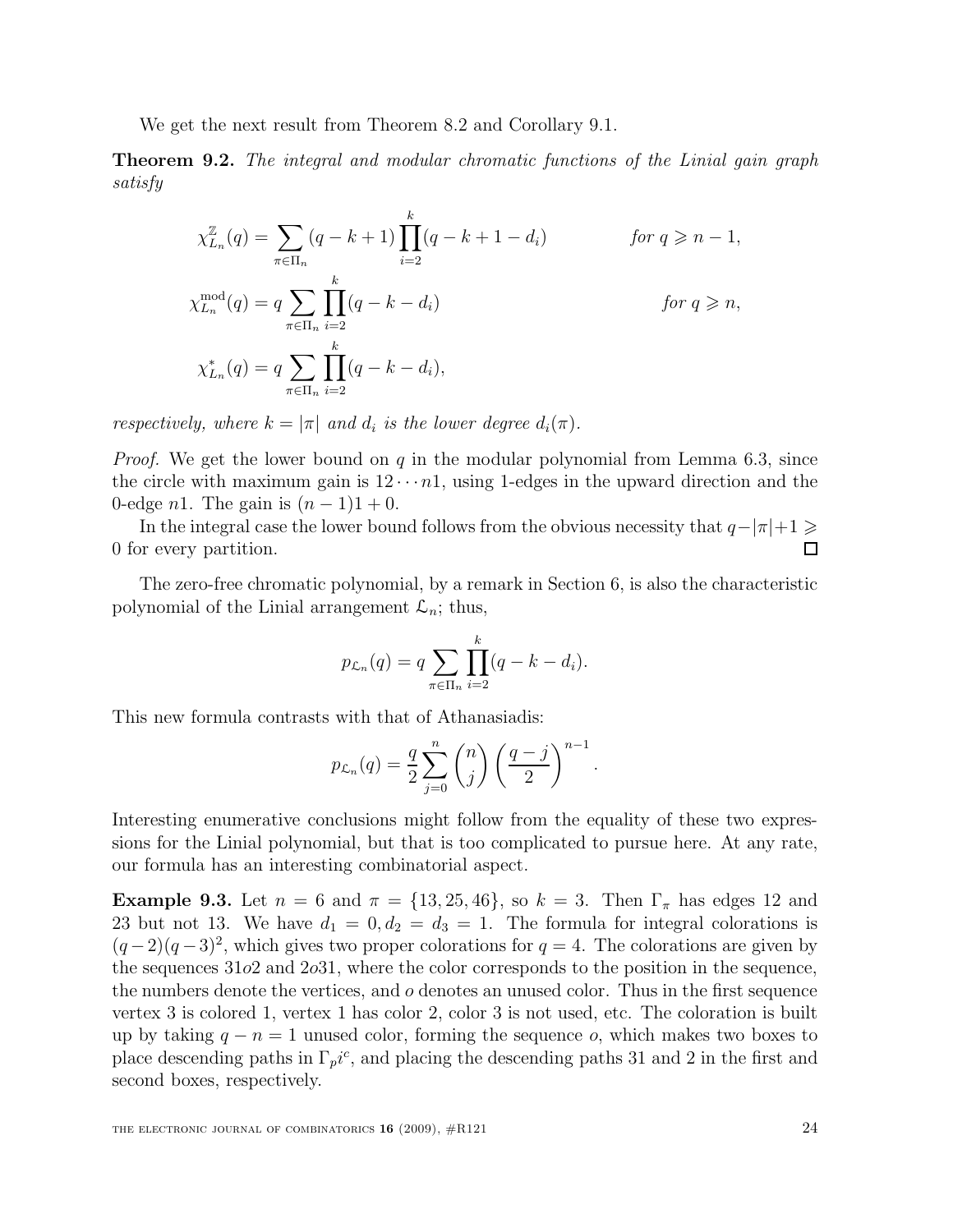We see that different partitions  $\pi$  can give the same terms because the term of a partition depends only on the lower degrees. We would like to know, for a given nondecreasing sequence  $D = (d_1 = 0, d_2, \ldots, d_k)$ , the number  $N_1(D)$  of partitions of [n] which correspond to this sequence. Knowing these numbers will give us formulas like

$$
\chi_{L_n}^{\text{mod}}(q) = q \sum_D N_1(D) \prod_{i=2}^k (q - k - d_i).
$$

(In fact, although each term of this sum depends only on the elements of the sequence and not on their order, we would be pleased to know also the number  $N_2(D)$  of naturally ordered partitions of  $[n]$  which correspond to an arbitrary ordered sequence D.)

Define  $D_1(\pi)$  to be the *increasing lower degree sequence* of  $\Gamma_{\pi}$ , which is the sequence of lower degrees written in non-decreasing order; and let  $D_2(\pi)$  be the sequence of lower degrees in *vertex order*, i.e., where  $d_i = d_i(\pi) =$  the lower degree of  $X_i$ . To recognize these sequences is not difficult. Call an *ascent* of a sequence  $D = (d_1, d_2, \ldots, d_k)$  any position  $i \in [k-1]$  such that  $d_{i+1} > d_i$ . The ascent set is  $A(D) := \{i \in [k-1]: d_{i+1} > d_i\}.$ 

**Proposition 9.4.** A sequence  $D = (d_1, \ldots, d_k)$  is the vertex-order lower degree sequence  $D_2(\pi)$  of the overlap graph  $\Gamma_{\pi}$  for some  $\pi \in \Pi_n$  if and only if

$$
d_1 = 0 \leq d_2, \dots, d_k,
$$
  
\n
$$
d_{i+1} \leq d_i + 1 \text{ for every } i \in [k-1], \text{ and}
$$
  
\n
$$
n \geq k + the number of ascents of D.
$$

*Proof.* In the proof let  $\sim$  denote adjacency in  $\Gamma_{\pi}$ .

First we prove the three conditions are necessary. Let  $\pi$  be any partition of [n] into k blocks; let  $D = D_2(\pi)$ . It is clear that D has the first property. For the second, let  $j \leq i \leq k$ . If  $X_j$  overlaps  $X_{i+1}$  it also overlaps  $X_i$ ; thus, if  $j \sim i+1$  then  $j \sim i$ . Consequently,  $d_{i+1} \leq d_i + 1$  and equality holds only if  $a_{i+1} < b_i$ . The latter implies  $b_i > a_i$ . We conclude that, in D,

$$
d_i < d_{i+1} \implies |X_i| > 1. \tag{9.1}
$$

Consequently, every ascent of D requires a block of size at least 2; this gives the lower bound on n.

For sufficiency of the three conditions we assume a sequence  $D$  has the three properties of the proposition. We construct a partition  $\pi \in \Pi_{n_D}$  that realizes D, where  $n_D :=$  $k + |A(D)|$ . (For  $n > n_D$  we simply add  $n_D + 1, \ldots, n$  to the block of  $\pi$  that contains  $n_D$ .)

Define  $d_0, d_{k+1} := 0$  and put  $[i, j] := \{i, i + 1, \ldots, j\}$  if  $i \leq j$ . Now, let  $X_i = \{a_i, b_i\}$ where

$$
m_i := \min\{j \ge i : d_{j+1} \le d_i\},
$$
  
\n
$$
t_i := |A(D) \cap [i]|,
$$
  
\n
$$
a_i := i + t_{i-1} - d_i,
$$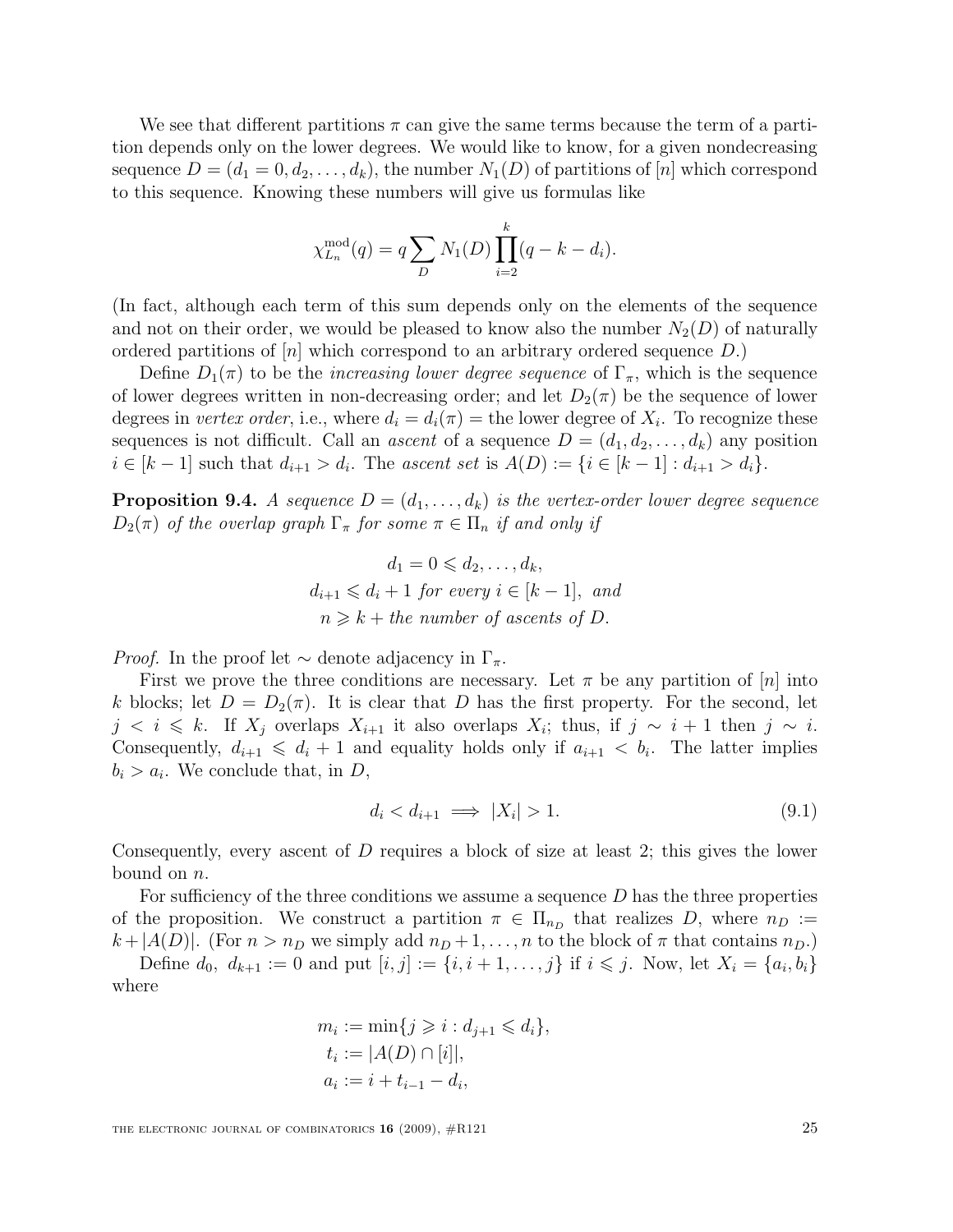$$
b_i := a_i + (m_i - i) + |A(D) \cap [i, m_i]|
$$
  
=  $m_i + t_{m_i} - d_i$ .

Finally, let  $\pi := \{X_1, \ldots, X_k\}$ . Regardless of whether  $\pi$  is a partition or not, it has an overlap graph  $\Gamma_{\pi}$  which is the interval graph of the intervals  $[a_i, b_i]$ , and if all the  $a_i$  are distinct there is a natural ordering of the vertices of  $\Gamma_{\pi}$ .

**Lemma 9.5.** The class  $\pi$  constructed from D satisfies:

- (i)  $\pi$  is a partition of  $[n_D]$ .
- (ii)  $X_k$  is the singleton block  $\{a_k = n_D d_k\}.$
- (iii) The upper neighborhood of i in  $\Gamma_{\pi}$  is  $[i+1, m_i]$ .
- (iv) The lower neighbors of i in  $\Gamma_{\pi}$  are the vertices  $i_{\delta} := \max\{j \in [i-1] : d_j = \delta\}$  for  $\delta = 0, 1, \ldots, d_i - 1.$
- (v)  $\pi$  has vertex-order lower degree sequence  $D_2(\pi) = D$ .

*Proof.* Note that the  $t_i$  are weakly increasing. Part (ii) is obvious because  $m_k = k$ .

We show that  $a_1 < a_2 < \cdots < a_k$ . This will imply that, if we linearly order the  $X_i$  by least element, the ordering is subscript order. We calculate the increment:

$$
a_{i+1} - a_i = 1 + (t_i - t_{i-1}) + (d_i - d_{i+1}) = 1 + u_i + (d_i - d_{i+1}).
$$

If i is not an ascent, then  $d_i - d_{i+1} \geq 0$  and  $u_i = 0$ , so  $a_{i+1} - a_i > 0$ . If i is an ascent, then  $d_i - d_{i+1} = -1$  and  $u_i = 1$ ; again  $a_{i+1} - a_i > 0$ .

Now we prove (iii). The first step is an equivalence, in which we assume  $i < j$ :

$$
i \sim j \iff a_j \leq b_i \iff j + t_{j-1} - d_j \leq m_i + t_{m_i} - d_i.
$$

If  $j \n≤ m_i$ , then  $d_j > d_i$  so  $j + t_{j-1} - d_j < m_i + t_{m_i} - d_i$ . If  $j > m_i$ , then  $t_{j-1} \geq t_{m_i}$ . Suppose  $a_j \leqslant b_i$ . Then  $j - m_i \leqslant (j - m_i) + (t_{j-1} - t_{m_i} \leqslant d_j - d_{m_i} \leqslant j - m_i$ . Thus, the inequalities are all equalities. It follows that  $d_j - d_{m_i} = j - m_i$ , which makes  $m_i$  and ascent, but by definition  $m_i$  can never be an ascent. Note that in both cases,  $a_j = b_i$  is impossible. Therefore, no  $b_i$  and  $a_j$  can be equal if  $i < j$ . Neither can  $b_j$  equal  $a_i$ , because  $b_j \geqslant a_j > a_i.$ 

Recall that  $n_D = k + t_k$ . Let  $d_j$  be the last member of D that has value 0. Then  $t_j = k$ so  $b_j = n_D$ . We prove that all other  $b_i < b_j$ . If  $i < j$ , then  $t_i < j$  so  $b_i < a_j \leqslant b_j$ . If  $i > j$ , then  $d_i$  is positive; therefore,  $b_i = m_i + t_{m_i} - d_i < m_i + t_{m_i} \leq k + t_k = b_j$ .

Since  $n<sub>D</sub>$  is the number of blocks plus the number of doubleton blocks, and we have shown that none of the a's and b's can be equal except when  $a_i = b_i$ , we conclude that  $\pi$ is a partition of  $[n_D]$ .

It remains to prove (iv), from which (v) follows at once. Let  $j < i$ . We know from (iii) that

 $j \sim i \iff m_j \geqslant i \iff d_{j+1}, d_{j+2}, \dots, d_i > d_j.$ 

It is easy to see that the last property implies, and is implied by, the property that  $j = i_{\delta}$ for some  $\delta$ , specifically for  $\delta = d_j$ . □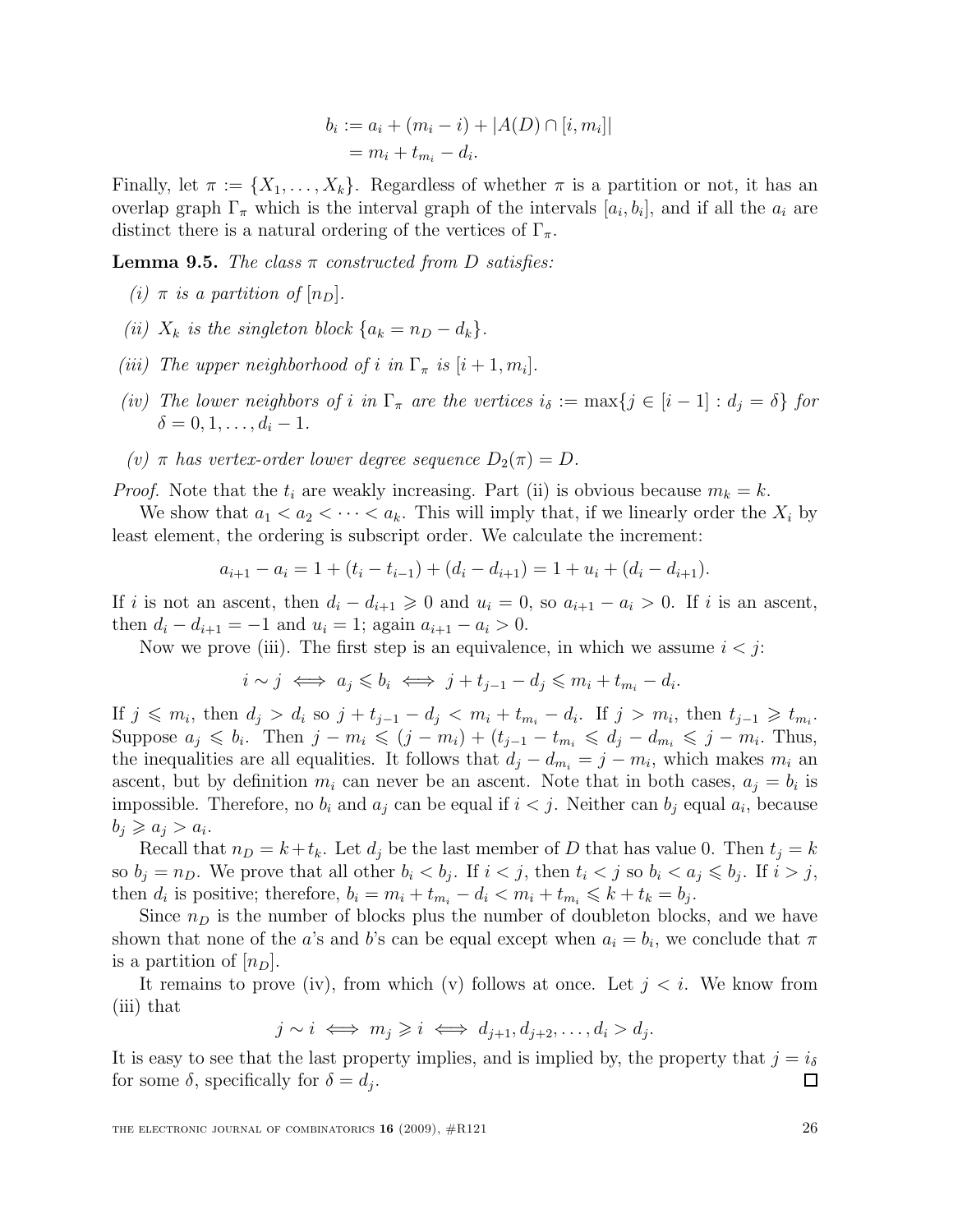The lemma obviously implies Proposition 9.4.

**Proposition 9.6.** A sequence  $D = (d_1, \ldots, d_k)$  is the increasing lower degree sequence  $D_1(\pi)$  of  $\Gamma_{\pi}$  for some partition  $\pi \in \Pi_n$  if and only if it satisfies

$$
0 = d_1 \leq d_2 \leq \cdots \leq d_k,
$$
  

$$
d_{i+1} \leq d_i + 1 \text{ for every } i \in [k-1],
$$
  

$$
n \geq k + d_k.
$$

*Proof.* D is a lower degree sequence if and only if some rearrangement of it,  $D'$ , satisfies the conditions of Proposition 9.4. The first two properties follow from those of  $D'$ . Neglecting the exact value of n, we see from Proposition 9.4 that  $D$  is a lower degree sequence if and only if it is itself, without rearrangement, a vertex-order lower degree sequence. The lower bound on  $n$  follows from that fact, because the smallest possible number of ascents of any rearrangement of D is  $d_k = \max d_i$ . □

### 10 The total chromatic polynomial

We did not try to evaluate the chromatic polynomial of the Catalan and other graphs, all the more the total chromatic polynomial, because the results do not appear to be very nice nor are they known to count anything interesting. However, the total chromatic polynomial can be computed in terms of the zero-free polynomial, extending the balanced expansion

$$
\chi_{\Phi}(q) = \sum_{\substack{W \subseteq V \\ W^c \text{stable}}} \chi_{\Phi:W}^*(q-1)
$$

from [11, Theorem III.6.1]. Now we develop this computation to the extent that evaluating the polynomial for the Catalan, Shi, or Linial graph becomes a mechanical exercise.

**Proposition 10.1.** Let  $\Phi$  be a gain graph with underlying graph  $\Gamma$ . The total chromatic polynomial satisfies the expansion identity

$$
\tilde{\chi}_{\Phi}(q, z) = \sum_{W \subseteq V} \chi_{\Gamma: W^c}(z) \chi_{\Phi: W}^*(q - z).
$$

**Lemma 10.2.** If  $\Phi_1, \ldots, \Phi_c$  are the components of  $\Phi$ , then

$$
\tilde{\chi}_{\Phi}(q, z) = \tilde{\chi}_{\Phi_1}(q, z) \cdots \tilde{\chi}_{\Phi_c}(q, z).
$$

Proof. This is obvious from the combinatorial definition. The proof from the algebraic definition is standard (and easy) and is therefore omitted.  $\Box$ 

Combinatorial Proof of the Proposition. Assume  $\mathfrak{G}$  is finite,  $k, z$  are nonnegative integers, and  $q = k|\mathfrak{G}| + z$ . We count the proper colorations of  $\Phi$  by the color set  $([k] \times \mathfrak{G}) \cup [z]$ . We pick a vertex subset W to color by  $[k] \times \mathfrak{G}$ , leaving the complement to be colored by [z]. The number of ways to color W properly is  $\chi_{\Phi:W}^*(q-z)$ . The number of ways to color W<sup>c</sup> properly is  $\chi_{\Gamma:W^c}(z)$  because a coloration is proper if and only if no edge has the same  $|z|$ -color at both ends. □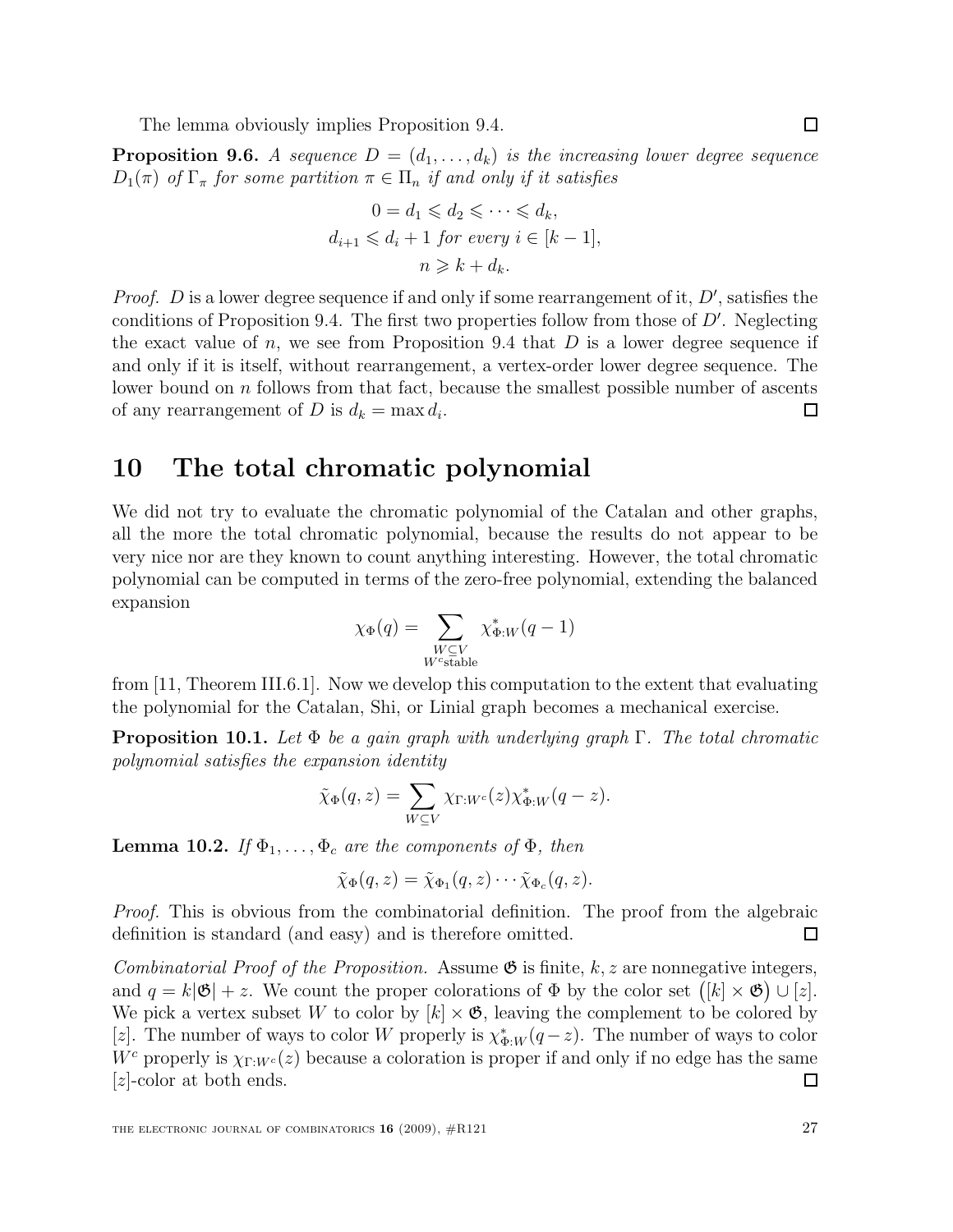Algebraic Proof. The algebraic proof applies to all gain graphs. If  $\Phi$  has no links, then the components are the single vertices with their loops, if any, for which the expansion is obviously correct. Thus, we may apply induction on the number of links. Assume there is a link e.

We develop the right-hand side of the expansion identity. We split the sum according to three cases:  $e \in E: W$ ,  $e \in E: W^c$ , and e not in either induced edge set. In the first case,  $\chi_{\Phi:W}^*(q-z) = \chi_{(\Phi \backslash e):W}^*(q-z) - \chi_{(\Phi \backslash e):W}^*(q-z)$ . In the second case,  $\chi_{\Gamma:W^c}(z) =$  $\chi_{(\Gamma \backslash e):W^c}(z) - \chi_{(\Gamma/e):W^c}(z)$ . Let us write this all out. The right-hand side equals

$$
\sum_{\substack{W \subseteq V \\ e \in E:W}} \chi_{\Gamma:W^c}(z) \chi_{(\Phi \backslash e):W}^*(q-z) + \sum_{\substack{W \subseteq V \\ e \in E:W^c}} \chi_{(\Gamma \backslash e):W^c}(z) \chi_{\Phi:W}^*(q-z) \n+ \sum_{\substack{W \subseteq V \\ e \notin (E:W) \cup (E:W^c)}} \chi_{\Gamma:W^c}(z) \chi_{\Phi:W}^*(q-z) \n- \left[ \sum_{\substack{W \subseteq V \\ e \in E:W}} \chi_{\Gamma:W^c}(z) \chi_{(\Phi / e):W}^*(q-z) + \sum_{\substack{W \subseteq V \\ e \in E:W^c}} \chi_{(\Gamma / e):W^c}(z) \chi_{\Phi:W}^*(q-z) \right]
$$

The first three terms are precisely those in the expansion of  $\tilde{\chi}_{\Phi\setminus e}(q, z)$ . As for the remaining two terms, let  $v_e$  be the vertex of  $\Phi/e$  that results from contracting e. Then

$$
\sum_{\substack{W \subseteq V \\ e \in E: W}} \chi_{\Gamma: W^c}(z) \chi_{(\Phi/e): W}^*(q-z) + \sum_{\substack{W \subseteq V \\ e \in E: W^c}} \chi_{(\Gamma/e): W^c}(z) \chi_{\Phi: W}^*(q-z) \n= \sum_{\substack{X \subseteq V(\Phi/e) \\ v_e \in E(\Phi/e): X}} \chi_{\Gamma: X^c}(z) \chi_{(\Phi/e): X}^*(q-z) + \sum_{\substack{X \subseteq V(\Phi/e) \\ v_e \in E(\Phi/e): X^c}} \chi_{(\Gamma/e): X^c}(z) \chi_{\Phi: X}^*(q-z)
$$

because a set  $X \subseteq V(\Phi/e)$  corresponds to a set  $W = X \setminus \{v_e\} \cup \{v, w\}$  if v, w are the endpoints of e in  $\Phi$ , so that e is in either E:W or E:W<sup>c</sup>. The last two sums are the expansion of  $\tilde{\chi}_{\Phi/e}(q, z)$ . 口

Call  $\Phi$  complete if every two vertices are adjacent by at least one edge. Recall that n denotes the order of Φ.

**Corollary 10.3.** If  $\Phi$  is complete, let L be the set of vertices that support loops. Then the total chromatic polynomial expands with falling-factorial coefficients:

$$
\tilde{\chi}_{\Phi}(q,z) = \sum_{L \subseteq W \subseteq V} (z)_{n-|W|} \chi_{\Phi:W}^*(q-z).
$$

*Proof.* The factor  $\chi_{\Gamma:W^c}(z)$  equals zero if there is a loop in  $W^c$  and otherwise it is the chromatic polynomial of  $K_{|W^c|}$ .  $\Box$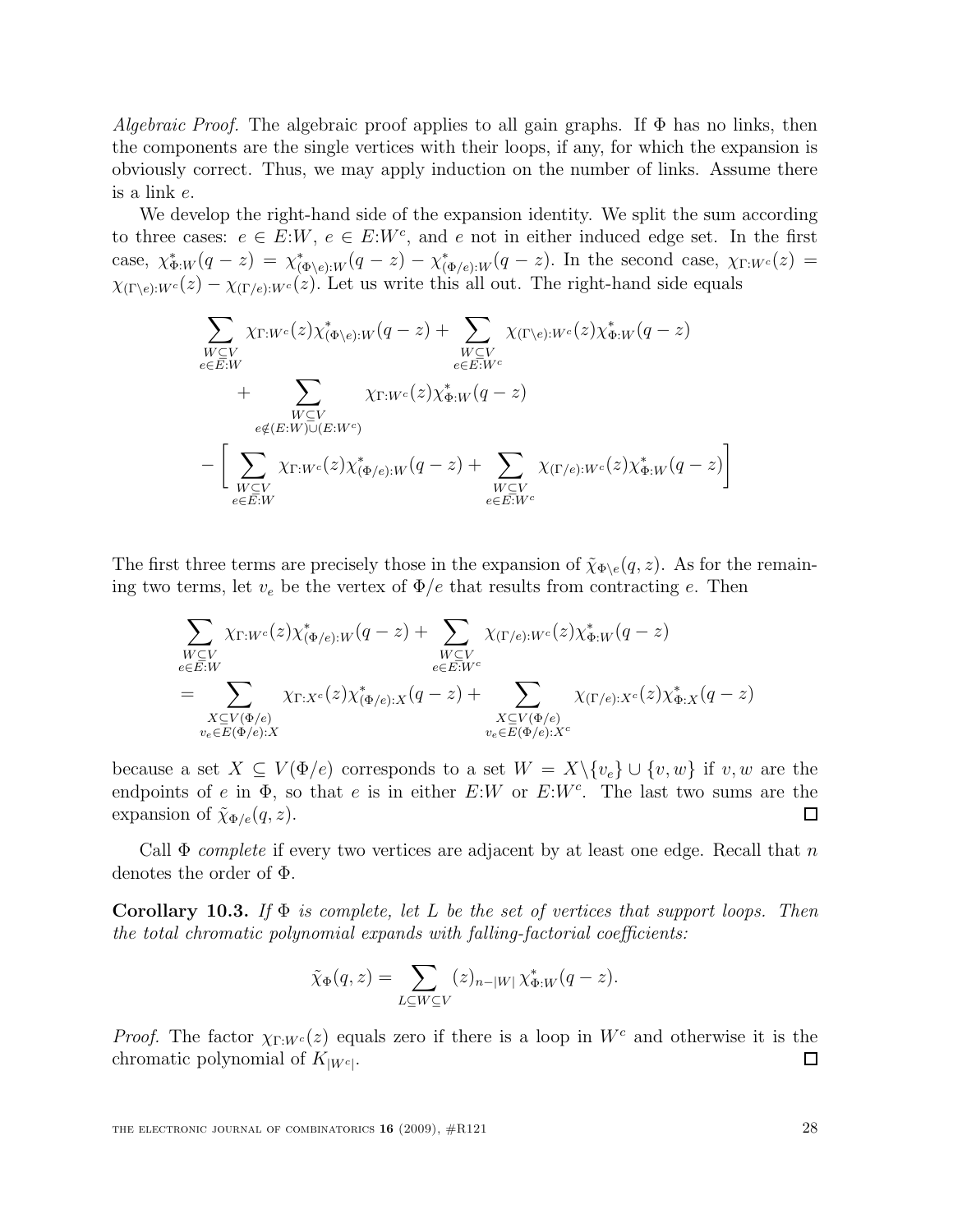Call  $\Phi$  uniform if all induced subgraphs of the same order are isomorphic. Then we can write  $\Phi_m$  for an induced subgraph of order m;  $\Phi_n$  is just  $\Phi$ . A uniform gain graph that is not complete has no links at all. If it has any loop, it has the same number of loops with the same gains at every vertex.

**Corollary 10.4.** Suppose  $\Phi$  is connected and uniform and has no loops. Then

$$
\tilde{\chi}_{\Phi}(q,z) = n! \sum_{j=0}^{n} {z \choose n-j} \frac{1}{j!} \chi_{\Phi_j}^*(q-z).
$$

In particular, for the chromatic polynomial we have

$$
\chi_{\Phi}(q) = \chi_{\Phi_n}^*(q-1) + n \chi_{\Phi_{n-1}}^*(q-z).
$$

If there is an infinite uniform sequence  $\Phi_0, \Phi_1, \dots$  we can write Corollary 10.4 in terms of the exponential generating function,  $XGF(a_n) := \sum_{n=1}^{\infty} a_n t^n/n!$ , as

XGF
$$
(\tilde{\chi}_{\Phi_n}(q, z)) = (1 + t)^z
$$
XGF $(\chi_{\Phi_n}^*(q - z))$ . (10.1)

Since the Catalan, Shi, and Linial graphs satisfy the hypotheses of Corollary 10.4 and the graphs between Catalan and Shi are complete, it is a routine matter to evaluate their chromatic and total chromatic polynomials by means of Corollary 10.4 or Equation (10.1). The intermediate graphs  $SC(G)$  fall under Corollary 10.4.

### 11 Final remarks: Extended arrangements; weighted gain graphs; biased graphs

There are various ways to extend the Linial and Shi arrangements to more hyperplanes; each one corresponds to an integral gain graph of the form  $\{-l+1, -l+2, \ldots, m\} \vec{K}_n$ , where  $l, m \geq 0$  and  $m > -l$ . For the characteristic polynomial the cases  $l = 0, 1$  were treated by Athanasiadis [2, Section 4], the general case by Postnikov and Stanley [8, Section 9]. It would certainly be interesting to apply our results to these arrangements.

A weighted integral gain graph  $(\Phi, h)$  is an integral gain graph  $\Phi$  together with a function  $h: V \to \mathbb{Z}$ , called the *weight* function. By the contraction rule for weights, when contracting a neutral edge set S the contracted weights are  $h<sub>S</sub>(W) := \max_{v \in W} h(v)$ , where W is the vertex set of a component of S. For a weighted integral gain graph  $(\Phi, h)$ one can define an integral chromatic function  $\chi^{\mathbb{Z}}_{\alpha}$  $(\Phi_{(A),h)}(q)$  similar to that of  $\Phi$ ; indeed, our  $\chi^{\mathbb{Z}}_{\Phi}(q)$  is  $\chi^{\mathbb{Z}}_{(\Phi,0)}(q)$  (all weights equal 0). If e is a neutral link, then (from [3], reinterpreted from the equivalent rooted integral gain graphs of that paper)

$$
\chi^{\mathbb{Z}}_{(\Phi,h)}(q)=\chi^{\mathbb{Z}}_{(\Phi \backslash e,h)}(q)-\chi^{\mathbb{Z}}_{(\Phi / e,h_e)}(q).
$$

This shows there are interesting functions  $F$  on other structures than ordinary graphs and gain graphs—in fact, on arbitrary weighted gain graphs as defined in  $|4|$ —to which the general reductions Theorems 4.2 and 4.3 can apply.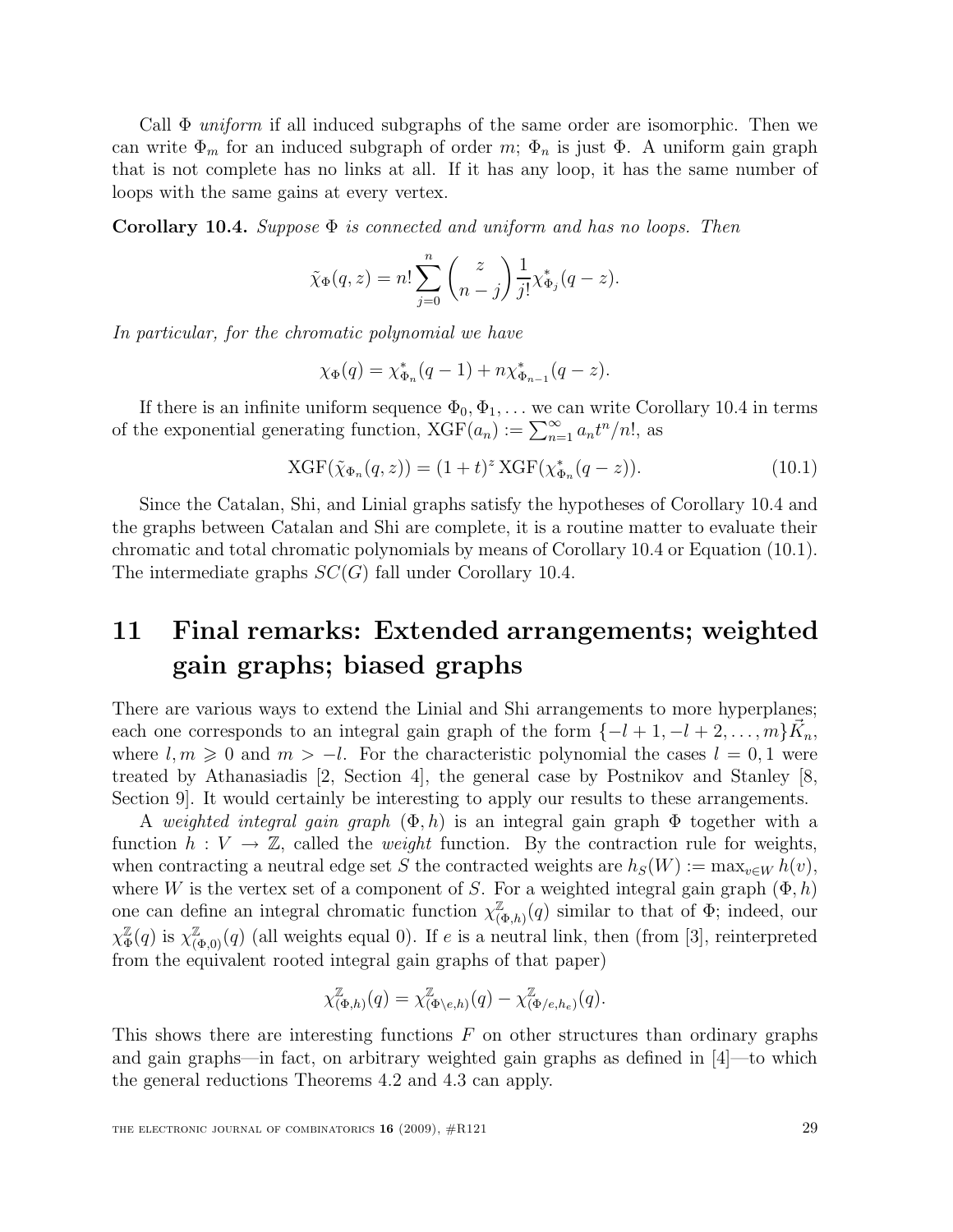Another kind of generalization is to biased graphs [11]. The balanced circles in a gain graph form a linear subclass, which means that if a theta subgraph contains two balanced circles, then its third circle is balanced. A biased graph is a pair  $\Omega = (\Gamma, \mathcal{B})$  where  $\mathcal B$  is any linear subclass of the circles of  $\Gamma$ . An edge set is called balanced when every circle belongs to B. Thus, a biased graph is a combinatorial generalization of a gain graph. There are no distinguished neutral edges in a biased graph, but one can choose any balanced edge set to play the same role. Thus, a deletion-contraction formula like that of Theorem 4.2 exists. There are also addition-contraction results where one adds edges to a balanced subgraph, though since it is probably not true that one can extend any balanced subset to a balanced  $K_n$  (this is an open question), there would be no complete generalization of Theorem 4.3.

### Acknowledgement

We thank the referee for astute refereeing that helped to perfect the exposition.

### References

- [1] Martin Aigner, Combinatorial Theory. Springer, Berlin, 1979. MR 80h:05002. Zbl 415.05001.
- [2] Christos A. Athanasiadis, Characteristic polynomials of subspace arrangements and finite fields. Adv. Math. 122 (1996), 193–233. MR 97k:52012. Zbl 872.52006.
- [3] David Forge and Thomas Zaslavsky, Lattice point counts for the Shi arrangement and other affinographic hyperplane arrangements. J. Combin. Theory Ser. A 114 (1) (2007), 97–109. MR 2007i:52026. Zbl 1105.52014.
- [4] David Forge and Thomas Zaslavsky, Colorations, orthotopes, and a huge polynomial Tutte invariant of weighted gain graphs. Submitted.
- [5] Martin Charles Golumbic, Algorithmic Graph Theory and Perfect Graphs. Academic Press, New York, 1980. MR 81e:68081. Zbl 541.05054.
- [6] Patrick Headley, On a family of hyperplane arrangements related to the affine Weyl groups. J. Algebraic Combin. 6 (1997), 331–338. MR 98e:52010. Zbl 911.52009.
- [7] Irving Kaplansky, Solution of the 'Problème des ménages'. Bull. Amer. Math. Soc. 49 (1943), 784–785. MR 5, 86l. Zbl 60, 29d (e: 060.02904).
- [8] Alexander Postnikov and Richard P. Stanley, Deformations of Coxeter hyperplane arrangements. J. Combin. Theory Ser. A 91 (2000), 544–597. MR 2002g:52032. Zbl 962.05004.
- [9] Gian-Carlo Rota, On the foundations of combinatorial theory: I. Theory of Möbius functions. Z. Wahrsch. verw. Gebiete 2 (1964), 340–368. MR 30 #4688. Zbl 121, 24f (e: 121.02406).